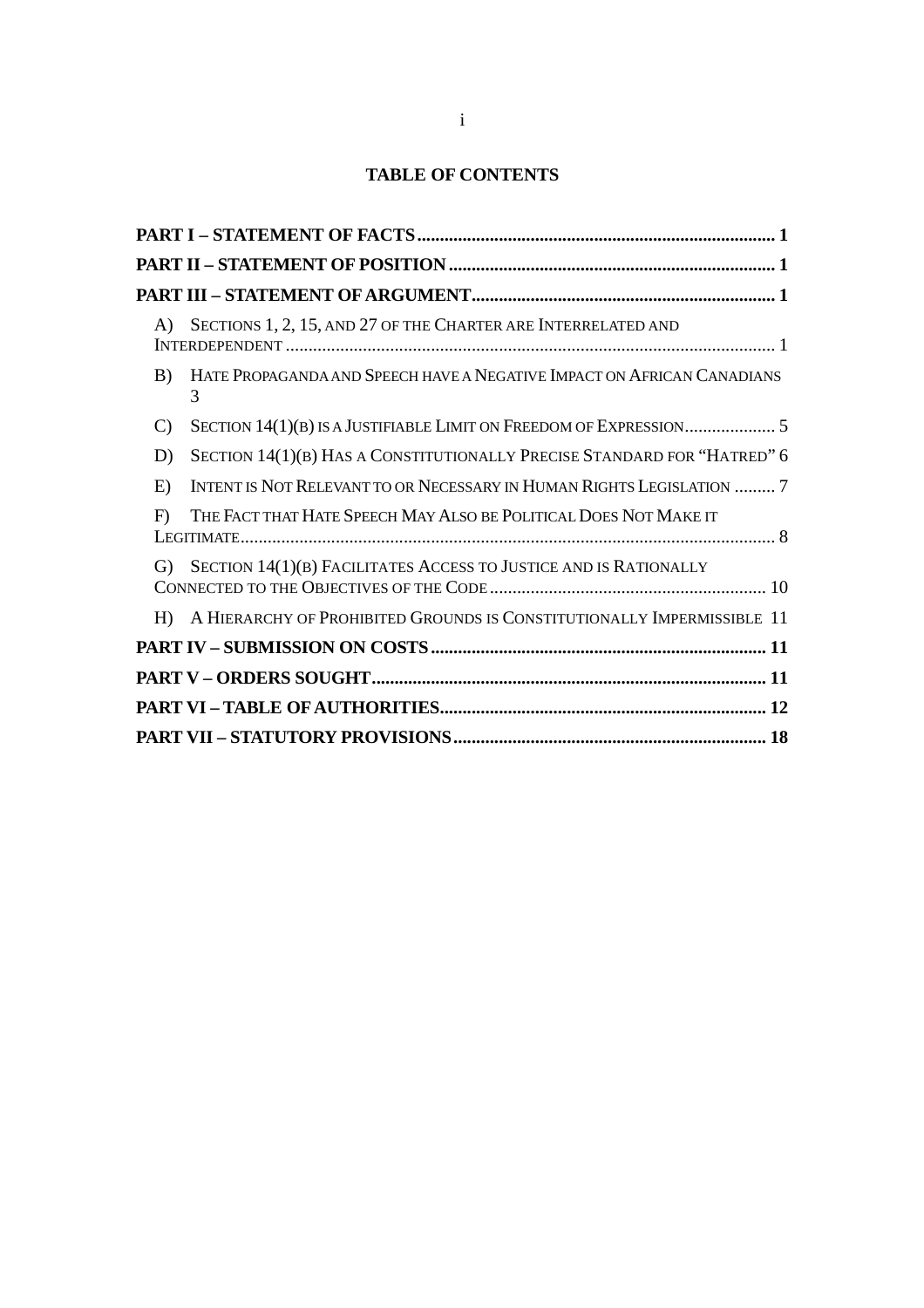#### **PART I – STATEMENT OF FACTS**

**1.** For the purposes of the constitutional questions, the African Canadian Legal Clinic ("ACLC") takes no position on the facts as set out by the Appellant or the Respondent.

#### **PART II – STATEMENT OF POSITION**

**2.** The ACLC agrees that s.14(1)(b) of the *Saskatchewan Human Rights Code*<sup>1</sup> infringes s.2(b) of the *Canadian Charter of Rights and Freedoms*<sup>2</sup> . The ACLC adopts the submissions of the United Church of Canada with respect to the argument that s.14(1)(b) of the *Code* does not infringe s.2(a). The ACLC submits that an infringement of sections 2(a) or 2(b) of the *Charter* is justified under s.1.

#### **PART III – STATEMENT OF ARGUMENT**

## **A) Sections 1, 2, 15, and 27 of the** *Charter* **are Interrelated and Interdependent**

**3.** C*harter* rights are not to be read in isolation; rather, they are to be interpreted in light of one another. All *Charter* rights strengthen and support each other.<sup>3</sup> The African Canadian community, with its history of struggle against inequality and racist speech, is uniquely situated to provide an analytic perspective on the interrelationship between the various *Charter* rights at stake in the present appeal.

**4.** This Court has highlighted the significant influence of the equality guarantee on other *Charter* rights. In *Law Society British Columbia v. Andrews*, 4 for example, McIntyre J. held, "the section 15(1) guarantee is the broadest of all guarantees. It applies to and supports **all** other rights guaranteed by the *Charter*."<sup>5</sup> The principles underlying s.15 of the *Charter* are thus integral to the s.1 analysis.<sup>6</sup> Similarly, this Court has taken account of s.27 -- the provision that recognizes that Canada is a multicultural society in

 1 *Saskatchewan Human Rights Code*, S.S. 1979, c. S-24.1 [*Code*].

<sup>2</sup> *Canadian Charter of Rights and Freedoms* as found in the *Constitution Act, 1982,* being Schedule B to the *Canada Act 1982* (U.K.), 1982, c. 11 [*Charter*].

<sup>3</sup> *Law Society of Upper Canada v. Skapinker*, [1984] 1 S.C.R. 357 **Tab 1**; *R. v. Rahey*, [1987] 1 S.C.R. 588 **Tab 2**; *R. v. Dubois*, [1985] 2 S.C.R. 350 at para. 40 **Tab 3**; *New Brunswick (Minister of Health and Community Services) v. G. (J.)*, [1999] 3 S.C.R. 46 at para. 112 [*New Brunswick*] **Tab 4**, *R. v. Tran*, [1994] 2 S.C.R 951 at para. 12 **Tab 5**.

<sup>4</sup> *Law Society British Columbia v. Andrews*, [1989] 1 S.C.R. 143 [*Andrews*] **Tab 6**.

<sup>5</sup> *Ibid.* at para. 52 [emphasis added]; and *New Brunswick, supra* note 3 at para. 112 **Tab 4**.

<sup>6</sup> *R. v. Keegstra*, [1990] 3 S.C.R. 697 at para. 75 [*Keegstra*] **Tab 7**.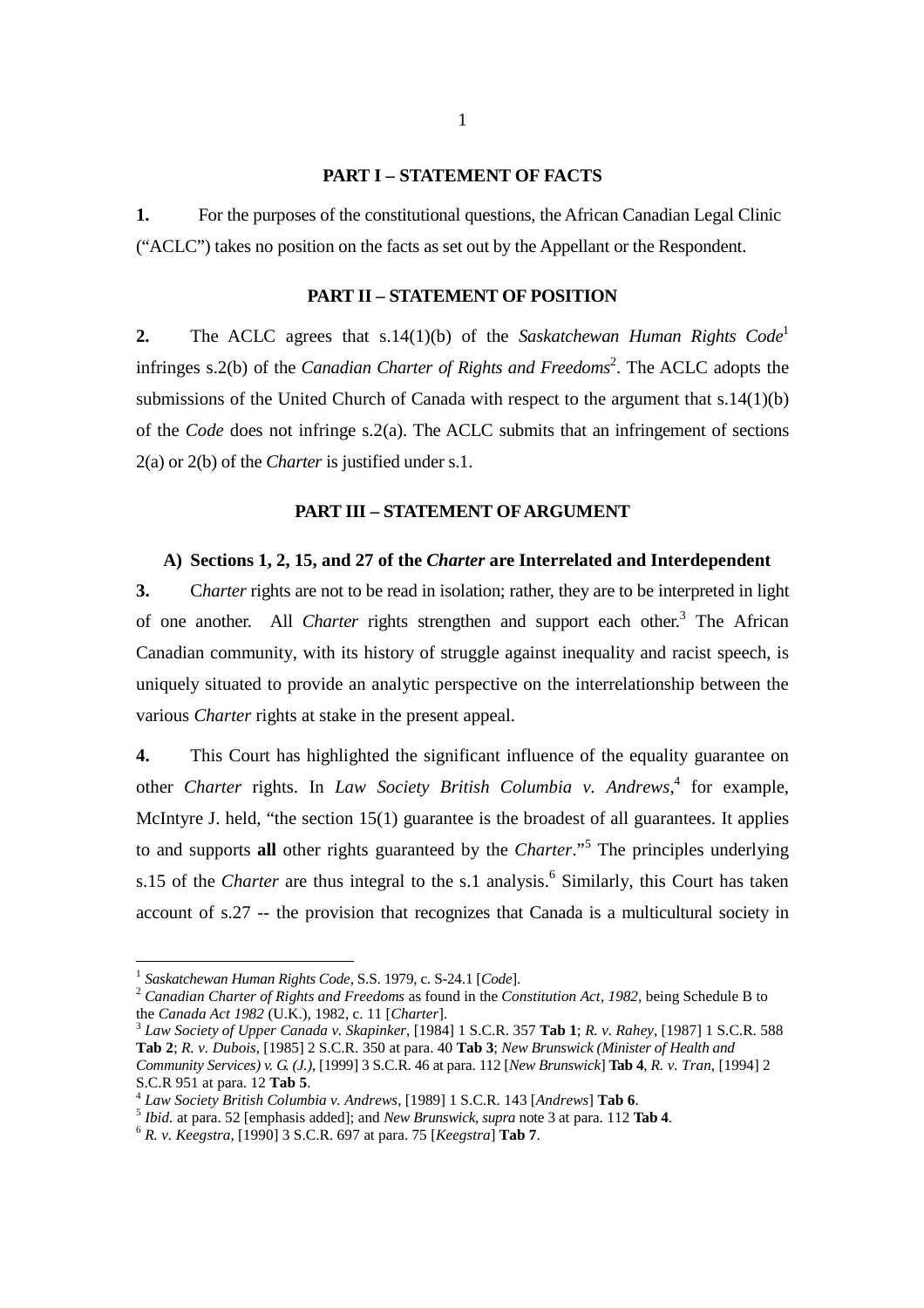which diversity is a value to be protected and enhanced -- as, *inter alia*, an element in the s.1 analysis.<sup>7</sup> Thus, the ACLC submits that s.1 must be interpreted through the lens of sections 15 and 27 of the *Charter.*

**5.** Freedom of expression and religion do not enjoy an enhanced status in relation to other *Charter* rights, such as the equality guarantee. As this Court held in *Dagenais v. Canadian Broadcasting Corporation,*<sup>8</sup> a hierarchical approach to *Charter* rights must be avoided; rather, *Charter* principles require "a balance to be achieved that fully respects the importance of both sets of rights."<sup>9</sup> This interpretation is also consistent with international human rights instruments,<sup>10</sup> including the *Vienna Declaration and Programme of Action*, which asserts the non-hierarchy and interdependency of all rights. $11$ 

**6.** The widespread presence of anti-Black racism in Canadian society<sup>12</sup> and the fact that almost half of the few cases that have proceeded under s.14(1)(b) of the *Code* or its predecessor have involved hate propaganda targeting the Black community<sup>13</sup> underlie the importance of a contextual analysis that takes into account the "social realities"<sup>14</sup> and vulnerability of the African Canadian community. Such an analysis, which is consistent with this Court's holding that human rights legislation must be given a broad, **purposive** and liberal interpretation,  $15$  will ensure that the freedom of expression and religion guarantees do not become a "constitutional right to be racist" or weapons with which to

<sup>-</sup>7 *Ibid.* at para. 77; *R. v. Edwards Books and Art Ltd.*, [1986] 2 S.C.R. 713 at paras. 193, 202 [*Edwards Books*] **Tab 8**.

<sup>8</sup> *Dagenais v. Canadian Broadcasting Corporation,* [1994] 3 S.C.R. 835 **Tab 9**.

<sup>9</sup> *Ibid.* at para. 72.

<sup>&</sup>lt;sup>10</sup> International Covenant on Civil and Political Rights, (19 December 1966), 999 U.N.T.S. 171, 1976 Can. T.S. No. 47, Arts. 19(2) and (3) **Tab 10**; and *Universal Declaration of Human Rights*, G.A. Res. 217A (III), GAOR, 3d Sess., Supp.No.13, U.N. Doc A/810 (1948) 71, Art. 7 **Tab 11**.

<sup>11</sup> UN General Assembly, *Vienna Declaration and Programme of Action*, 12 July

<sup>1993,</sup> A/CONF.157/23, available at: http://www.unhcr.org/refworld/docid/3ae6b39ec.html [accessed 1 August 2011], Part I, Para 5 **Tab 12**.

<sup>12</sup> *R. v. R.D.S.*, [1997] 3 S.C.R. 484 at para. 46 **Tab 13**; and *Stephen Lewis Report to the Premier on Racism in Ontario* (Ontario: Government of Ontario, 1992) at 2 **Tab 14**.

<sup>&</sup>lt;sup>13</sup> Saskatchewan (Human Rights Commission) v. Bell (c.o.b. Chop Shop Motorcycle Parts), 88 D.L.R. (4<sup>th</sup>) 71 varied in 114 D.L.R. (4th) 370 (Sask. C.A.) [*Bell*] **Tab 15**; and *Singer v. Iwasyk and Pennywise Foods Ltd.,* (1976). This was an unreported case before the Saskatchewan Human Rights Commission. See Queen's Human Rights Bulletin #5, www.queensu.ca/humanrights/hreb/Signs/singercase.htm (accessed 1 Aug 2011) **Tab 16**.

<sup>14</sup> *Lovelace v. Ontario,* [2000] 1 S.C.R. 950 at para. 4 **Tab 17**.

<sup>15</sup> *New Brunswick (Human Rights Commission) v. Potash Corporation of Saskatchewan Inc.*, [2008] 2 S.C.R. 604 at para. 65 [emphasis added] **Tab 18**.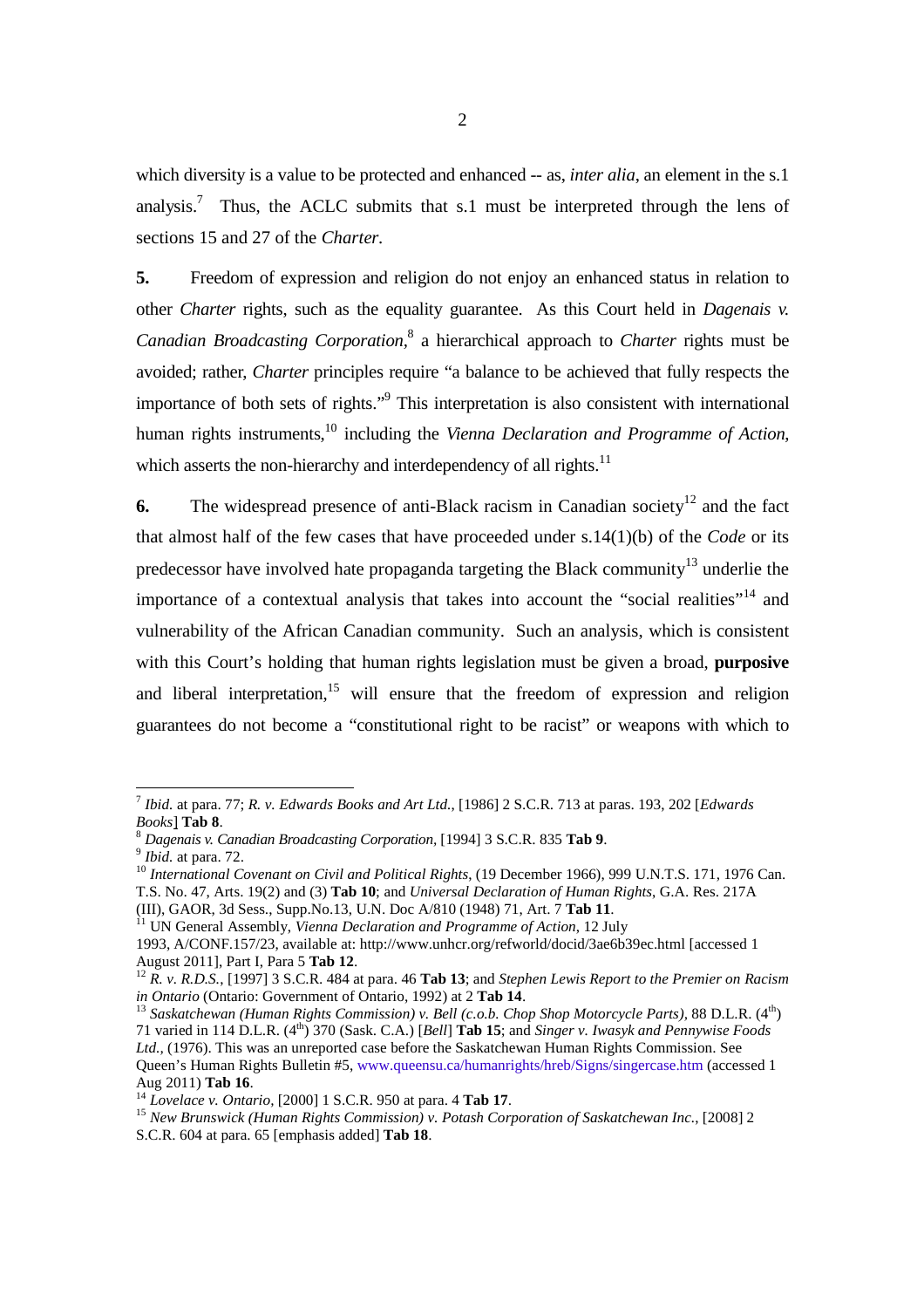defend the *status quo*,<sup>16</sup> and that arguments of hate propagandists, cloaked in terms of freedom of expression or religion, are not permitted to obscure the fact that what is truly at issue is the right of marginalized groups to be treated as equals and to be free from hate.<sup>17</sup> As stated by Dickson J. in *Edwards Books*, this Court must be cautious to ensure that the *Charter* "does not simply become an instrument of better situated individuals to roll back legislation which has as its object the improvement of the condition of less advantaged persons."<sup>18</sup>

#### **B) Hate Propaganda and Speech have a Negative Impact on African Canadians**

**9.** The jurisprudence is clear that a direct causal link between hate propaganda and its harms need not be established.<sup>19</sup> Nonetheless, the negative impact of hate propaganda on African Canadians and other marginalized communities is a relevant contextual factor at all stages of the s.1 analysis.<sup>20</sup> The ACLC submits that the dissemination of hate propaganda leads to a number of significant harms including a continuum of "rejective behaviour" from avoidance and discrimination to hate crimes and genocide.<sup>21</sup> These effects are magnified for those persons who are members of two or more targeted groups, $^{22}$  such as African Canadian members of the Lesbian Gay Bisexual and Transgender ("LGBT") community.

**10.** Hate speech is harmful to its individual targets. First, the dissemination of hate propaganda is a practice of discrimination in and of itself.<sup>23</sup> as discrimination can be promulgated by words alone.<sup>24</sup> Second, hate speech has a significant and severe impact on

<sup>16</sup> Mari Matsuda et al., *Words That Wound: Critical Race Theory, Assaultive Speech, and the First Amendment* (Boulder: Westview Press, 1993) at 15 **Tab 19**.

<sup>17</sup> *Ibid.* at 14.

<sup>18</sup> *Edwards Books, supra* note 7 at para. 136 **Tab 8**. See also *R. v. Sharpe*, [2001] 1 S.C.R. 45 at para. 133 **Tab 20**.

<sup>19</sup> *Keegstra, supra* note 6 at paras. 113-114 **Tab 7**; *R. v. Butler*, [1992] 1 S.C.R. 452 at paras. 104-108 [*Butler*] **Tab 21**; and *Eldridge v. British Columbia (Attorney General)*, [1997] 3 S.C.R. 624 at paras. 60-61 **Tab 22**.

<sup>20</sup> *Keegstra, supra* note 6 at paras. 80 and 136 **Tab 7**; *Canada (Human Rights Commission) v. Taylor*, [1990] 3 S.C.R. 892 at para. 51 [*Taylor*] **Tab 23**; *Thomson Newspapers Co. (c.o.b. Globe and Mail) v. Canada (Attorney General)*, [1998] 1 S.C.R. 877 at para. 42 [*Thomson Newspapers*] **Tab 24**; and Rosalie Abella, "Equality, Human Rights, Women and the Justice System" (1994) 39 McGill L.J. 489 at 8 **Tab 25**. <sup>21</sup> Gordon W. Allport, *The Nature of Prejudice* (Cambridge: Addison-Wesley Publishing Company, 1954) at 14-15, 49-67 **Tab 26**.

<sup>22</sup> *Kane v. Church of Jesus Christ Christian-Aryan Nations* (1992), 18 C.H.R.R. 2/268 at para. 218 (Alta Bd. of Inq.) [*Aryan Nations*] **Tab 27**.

<sup>23</sup> *Ibid.* at para. 216.

<sup>24</sup> *Janzen v. Platy Enterprises Ltd.* (1989), 59 D.L.R. (4th) 352 at 369-371, 375 **Tab 28**.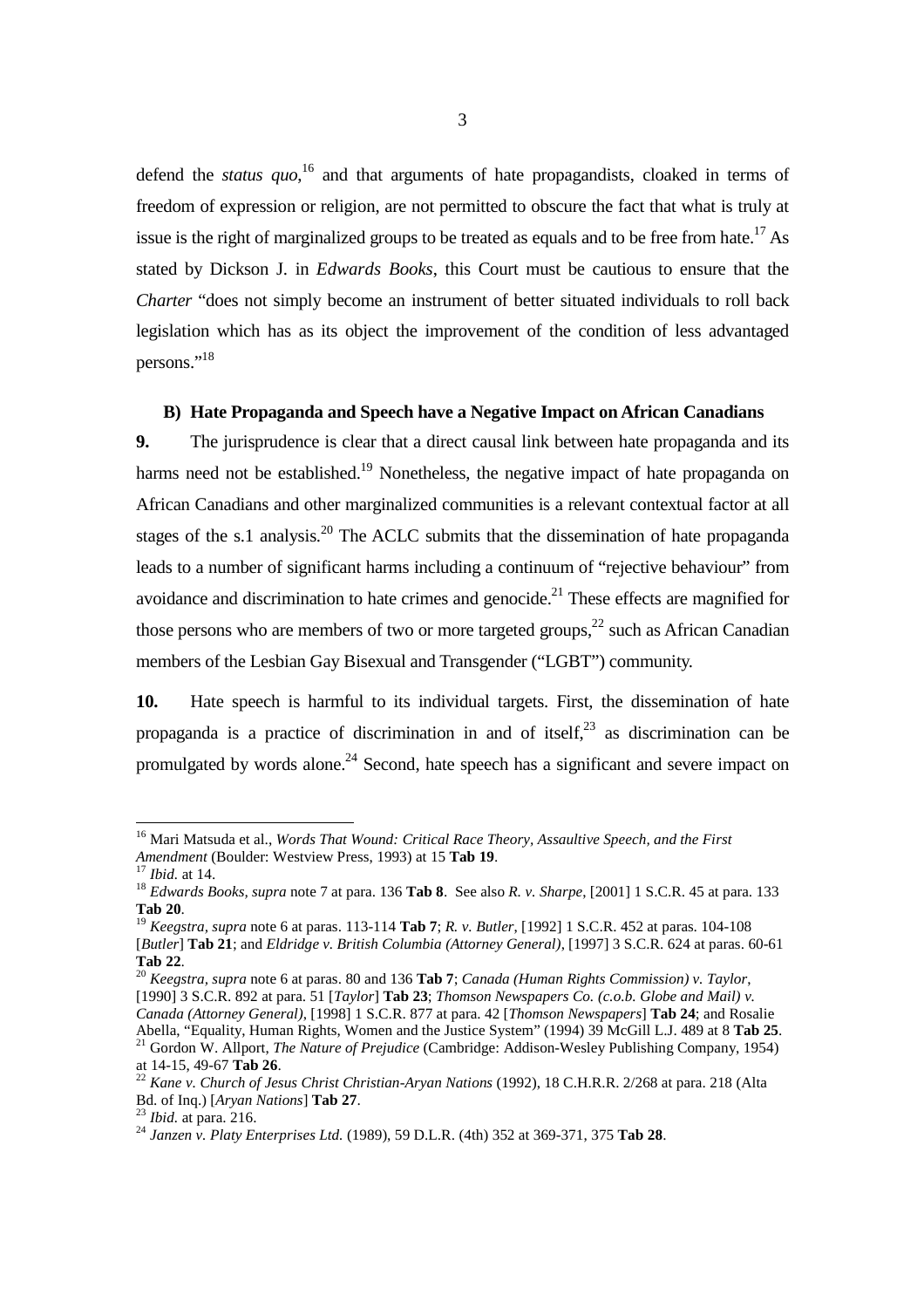the mental health of its targets. $25$  It has been linked to anxiety related symptoms, depression, fear, anger and withdrawal from society.<sup>26</sup> Even more startling, the degree and negativity of hate speech targeting particular immigrant groups has been linked to increased rates of suicide in the target group.<sup>27</sup> Third, and particularly relevant in the context of free expression, hate speech has a "chilling effect" on the expression of the targeted group.<sup>28</sup>

**11.** Further, there is a direct link between the dissemination of hate speech and discrimination in employment, accommodation, and services.<sup>29</sup> Hate messages have the power to convince listeners that members of certain groups are inferior, dangerous, or less than human; this results in their increased vulnerability to acts of discrimination and incidents of violence.<sup>30</sup> As an example, while representing only 3 percent of the Canadian population, $31 \text{ in } 2008$ , Blacks were the target of almost 40% of race-motivated hate crimes.<sup>32</sup>

**12.** On a broader scale, the potential for ethnic and racial hatred to elicit violence is clear. The 1994 genocide of the Tutsi in Rwanda, for example, has been attributed to

-

<sup>26</sup> Richard Delgado and Jean Stefancic, *Understanding Words that Wound* (Boulder: Westview Press, 2004) at 13-15 **Tab 29**; Rodney Clark et al., "Racism as a Stressor for African Americans: A Biopsychosocial Model" (1999) 54(10) *American Psychologist* 805 at 810 **Tab 30**; Naa Oyo Kwate et al., "Experiences of Racist Events are Associated with Negative Health Consequences for African American Women" (2003) 95(6) Journal of the National Medical Association 450 **Tab 31**; M.J. Matsuda, "Outsider Jurisprudence: Toward a Victim's Analysis of Hate Messages," in M.H. Freedman & E.M. Freedman, eds., *Group Defamation and Freedom of Speech* (Westport: Greenwood Press, 1995), 87-120 at 91 **Tab 32**.

<sup>25</sup> *Taylor*, *supra* note 20 at paras 40-41 **Tab 23**.

 $27$  Brian Mullen & Joshua M. Smith, "Immigrant Suicide Rates as a Function of Ethnophaulisms: Hate Speech Predicts Death" (2004) 66 Psychosomatic Medicine 343 **Tab 33**.

<sup>28</sup> *Ross v. New Brunswick School District No. 15*, [1996] 1 S.C.R. 825 at para. 91 **Tab 34**. See also *Aryan Nations, supra* note 22 at para. 220 **Tab 27**; O.M. Fiss, *The Irony of Free Speech* (Cambridge: Harvard University Press, 1996) at 16-18 **Tab 35**; and N.K.S. Banks, "Could Mom be Wrong? The Hurt of Names and Words: Hate Propaganda and Freedom of Expression," (1999) 6(2) MurUEJL at paras. 10, 71, and 83 **Tab 36**.

<sup>29</sup> *Aryan Nations, supra* note 22 at paras. 191, 205-207 **Tab 27**; Allport, *supra* note 21 at 14-15, 49-67 **Tab 26**; *Taylor, supra* note 20 at paras 40-41 **Tab 23**; Abella, *supra* note 20 at 4 **Tab 25**; Clay Calvert, "Hate Speech and its Harms: A Communication Theory Perspective" (Winter 1997) 47(1) Journal of Communications 4 at 11 **Tab 37**.

<sup>30</sup> *Taylor, supra* note 20 at paras. 40-41 **Tab 23**.

<sup>31</sup> Statistics Canada, *Population Groups (28) and Sex (3) for the Population of Canada, Provinces, Territories, Census Metropolitan Areas and Census Agglomerations, 2006 Census – 20% Sample Data* (Ottawa: Census of Population Catalogue no. 97-562-XCB2006007, 2006) **Tab 38**.

<sup>32</sup> Statistics Canada, *Police-reported hate crime in Canada*, *2008* by Mia Dauvergne (Juristat: Summer 2010) online: http://www.statcan.gc.ca/pub/85-002-x/2010002/article/11233-eng.htm#a7 at 5, 10 and 18 **Tab 39**.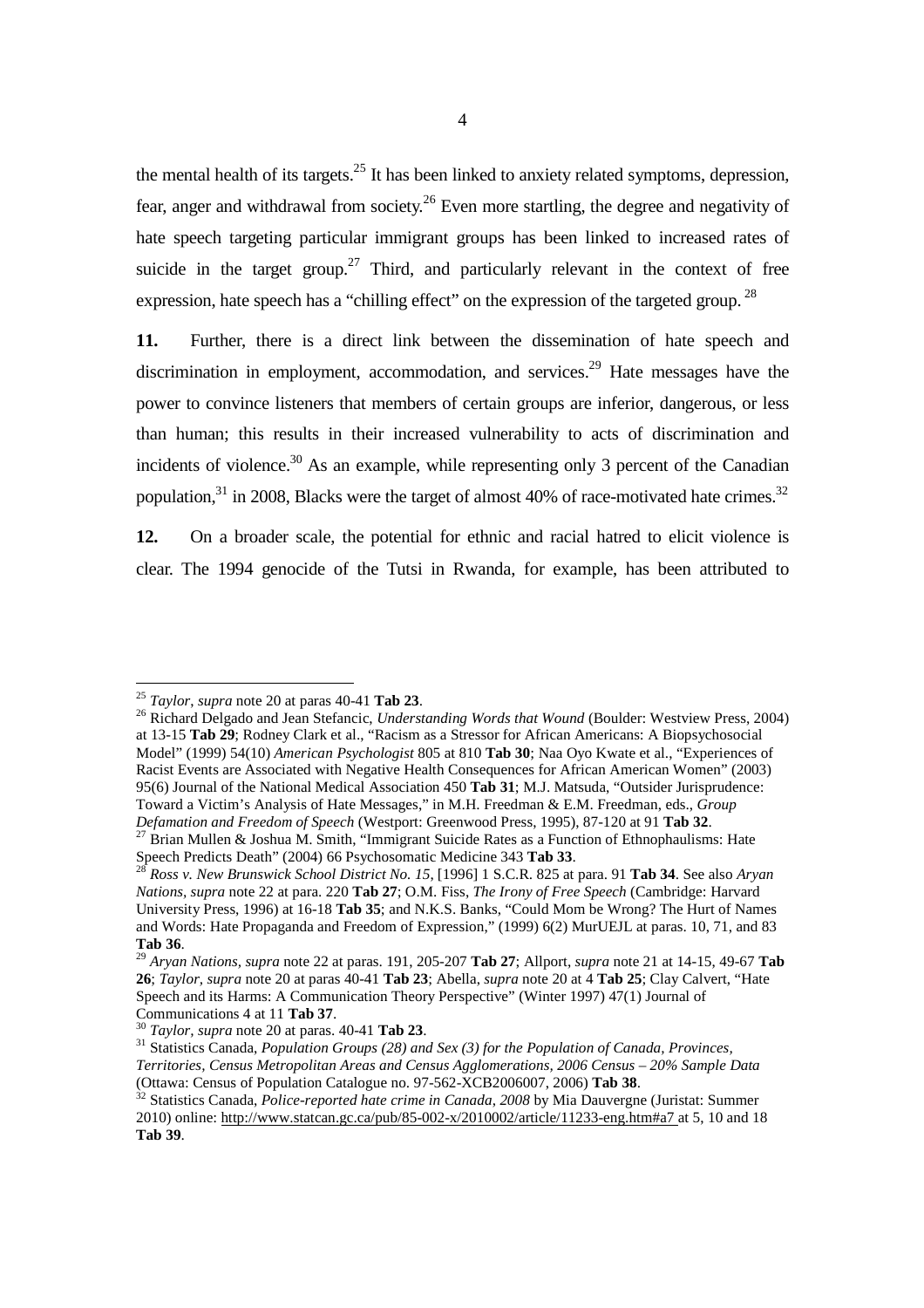political hate speech that called for the extermination of this group.<sup>33</sup> In *Mugesera v. Canada*, <sup>34</sup> this Court agreed that Léon Mugesera, through a speech delivered to approximately one thousand people in 1992, both incited hatred,  $35$  and advocated for genocide of the Tutsi.<sup>36</sup> The words of Professor William A. Schabas are instructive:

Genocide is prepared with propaganda, a bombardment of lies and hatred directed against the targeted group, and aimed at preparing the "willing executioners" for the atrocious tasks they will be asked to perform. Here, then, lies the key to preventing genocide.<sup>37</sup>

**13.** States are under a constitutional duty to respect and protect the dignity of everyone both in the present and **in the future**. <sup>38</sup> Further to international law, they are also under a duty to ensure that the early warning signs of genocide are taken seriously.<sup>39</sup> These early warning signs include hate speech and hate propaganda.

**14.** While genocide, and similar extreme acts, may seem inconceivable in a democratic society such as ours, recent events demonstrate that even the most modern and western democracies are not insulated from the potential harms of hate.<sup> $40$ </sup> Also, Canada's democratic system did not prevent the degradation of Aboriginal civilization and the forcible placement of Aboriginal children in abusive residential schools. This abuse could not have taken place without the ideology of the "civilizing mission" that formed the discursive background. $41$ 

#### **C) Section 14(1)(b) is a Justifiable Limit on Freedom of Expression**

**15.** In *Taylor*, this Court confirmed that s.13(1) of the *Canadian Human Rights Act*<sup>42</sup> did not violate s.2(b) of the *Charter* in a way that could not be justified pursuant to s.1.<sup>43</sup>

<sup>&</sup>lt;sup>33</sup> Alexander Tsesis, "Dignity and Speech: The Regulation of Hate Speech in a Democracy" (2009) 44 Wake Forest L. Rev. 497 at 510 **Tab 40**; See also *R. c. Munyaneza*, [2009] Q.J. No. 4913 at paras. 190-193, 418 **Tab 41**.

<sup>34</sup> *Mugesera v. Canada*, [2005] 2 S.C.R. 100 **Tab 42**.

<sup>35</sup> *Ibid.* at para. 107.

<sup>36</sup> *Ibid.* at paras. 96-98.

<sup>&</sup>lt;sup>37</sup> William A. Schabas, "Hate Speech in Rwanda: The Road to Genocide" (2000) 46 McGill L.J. 141 at 171 **Tab 43**.

<sup>38</sup> Jacob Weinrib, "What is the Purpose of Freedom of Expression" (2009) 67(1) U.T. Fac. L. Rev. 165 at para. 33 [emphasis added] **Tab 44**.

<sup>39</sup> *International Convention on the Elimination of All Forms of Racial Discrimination*, (21 December 1965), 660 U.N.T.S. 195; G.A. res. 2106 (XX), Annex, 20 U.N. GAOR Supp. (No. 14) at 47, U.N. Doc. A/6014 (1966), Article 4 **Tab 45**.

<sup>40</sup> Doug Sanders, "Norway shows we must expose dangerous fictions" *The Globe and Mail* (30 July 2011) online: The Globe and Mail http://www.theglobeandmail.com/news/opinions/opinion/norway-shows-wemust-expose-dangerous-fictions/article2114680/ **Tab 46**.

<sup>41</sup> Robert Harding, "Historical Representations of Aboriginal People in the Canadian News Media" (2006) 17(2) Discourse & Society 205 at 208-209 **Tab 47**.

<sup>42</sup> *Canadian Human Rights Act*, R.S.C. 1985, c. H-6 [*Act*] **Tab 48**.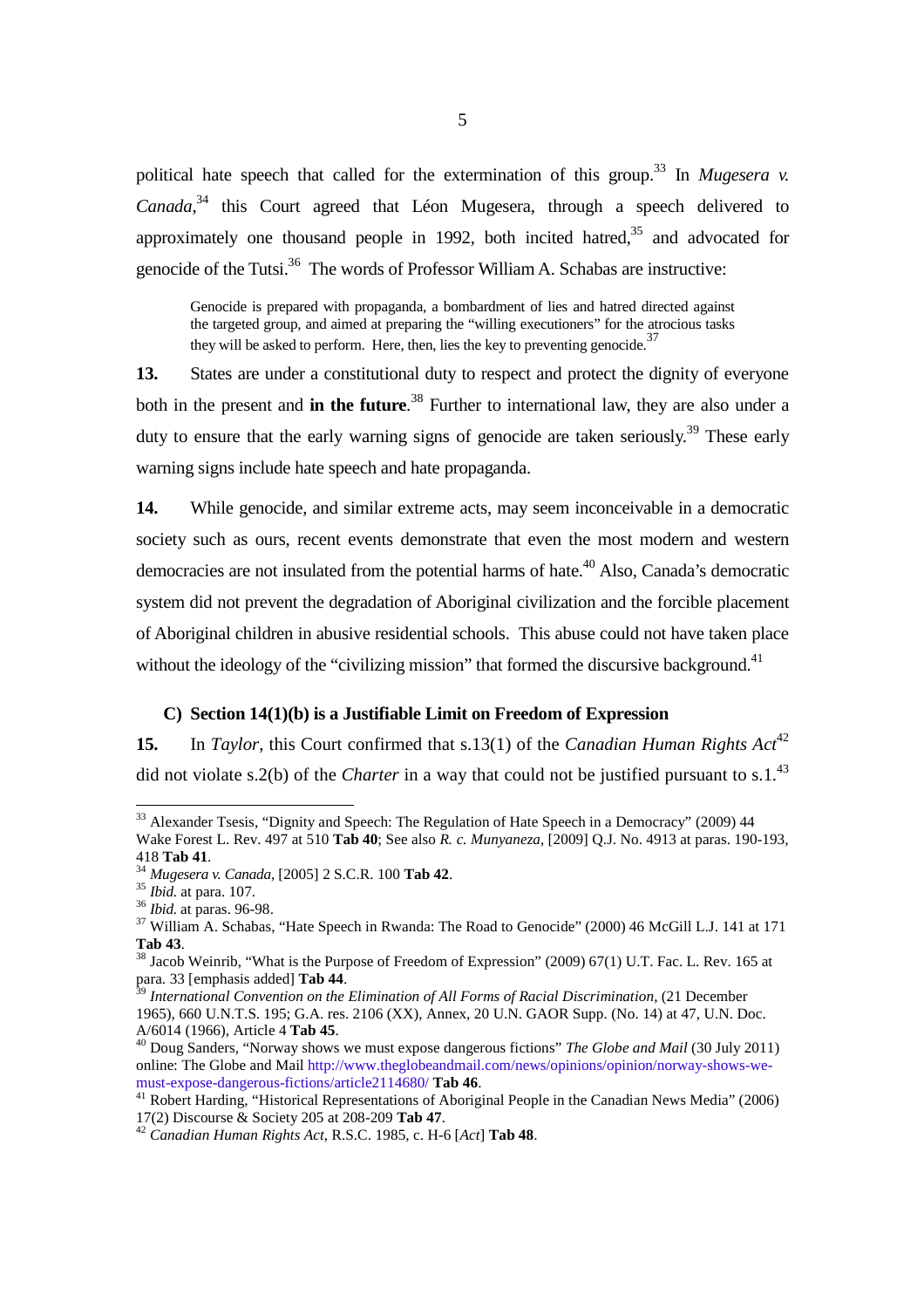The ACLC submits that since that decision, human rights bodies and hate speech legislation have fallen out of favour with the public.<sup>44</sup> Nevertheless, the determination made in *Taylor* remains valid and the principles articulated in that case continue to reflect essential elements of Canadian constitutional law. Further, the ACLC submits that the objects of human rights legislation and the *Charter* -- protection of the most vulnerable members of society<sup>45</sup> -- take on added importance, particularly when doing so becomes unpopular.

# **D) Section 14(1)(b) Has a Constitutionally Precise Standard for "Hatred"**

**16.** Like s.13(1) of the *Act*, the prohibited expression in s.14(1)(b) of the *Code* is sufficiently narrow and precise to limit expression as little as is reasonably possible. On its face, the language of s.14(1)(b) is broader than the provision at issue in *Taylor*. In *Saskatchewan (Human Rights Commission) v. Bell*, <sup>46</sup> however, the Saskatchewan Court of Appeal read down the provision to sever the words "ridicules, belittles or otherwise affronts the dignity of" in s.  $14(1)(b)$  and prohibit only those communications that expose or tend to expose persons to "hatred" as defined in *Taylor*. This interpretation strikes an appropriate balance and has been followed by subsequent tribunals and courts.<sup>47</sup> The constitutionality of s. 14(1)(b) should be determined based not on the "bare words" of the provision but on its judicial interpretation and application.<sup>48</sup>

**17.** In many important respects, the language of s. 14(1)(b) of the *Code* is narrower than s. 13(1) of the *Act*. Section 14(1)(b) of the *Code* (as interpreted) prohibits only communications that expose or tend to expose persons to "hatred"; it does not prohibit communications that are likely to expose persons to "contempt" -- a term that was held

 $\overline{a}$ 

<sup>44</sup> Jane Bailey, "Twenty Years Later *Taylor* Still Has It Right: How the *Canadian Human Rights Act*'s Hate Speech Provision Continues to Contribute to Equality" in Sanda Rogers & Sheila McIntyre, eds., *The Supreme Court of Canada and Social Justice: Commitment, Retrenchment or Retreat* (Markham: LexisNexis Canada Inc., 2010) 349 at 350 **Tab 49**. See also Richard Moon, "The Attack on Human Rights

Commissions and the Corruption of Public Discourse" (2010) 73 Sask. L. Rev. 93 at para. 7 **Tab 50**. <sup>45</sup> *Zurich Insurance Co. v. Ontario (Human Rights Commission)*, [1992] 2 S.C.R. 321 at para. 18 [*Zurich*] **Tab 51**; and *Doucet-Boudreau v. Nova Scotia (Minister of Education)*, [2003] 3 S.C.R. 3 at para. 21 **Tab 52**.

<sup>43</sup> *Taylor, supra* note 20 **Tab 23**.

<sup>46</sup> *Bell, supra* note 13 **Tab 15**.

<sup>47</sup> Followed in *Owens v. Saskatchewan (Human Rights Commission)* (2006), 267 D.L.R. (4th) 733, 2006 SKCA 41 **Tab 53**.

<sup>48</sup> *Butler, supra* note 19 at para. 76 **Tab 21**. See also *Reference re ss. 193 and 195.1(1)(c) of the Criminal Code (Man.)*, [1990] 1 S.C.R. 1123 at para. 40 **Tab 54**.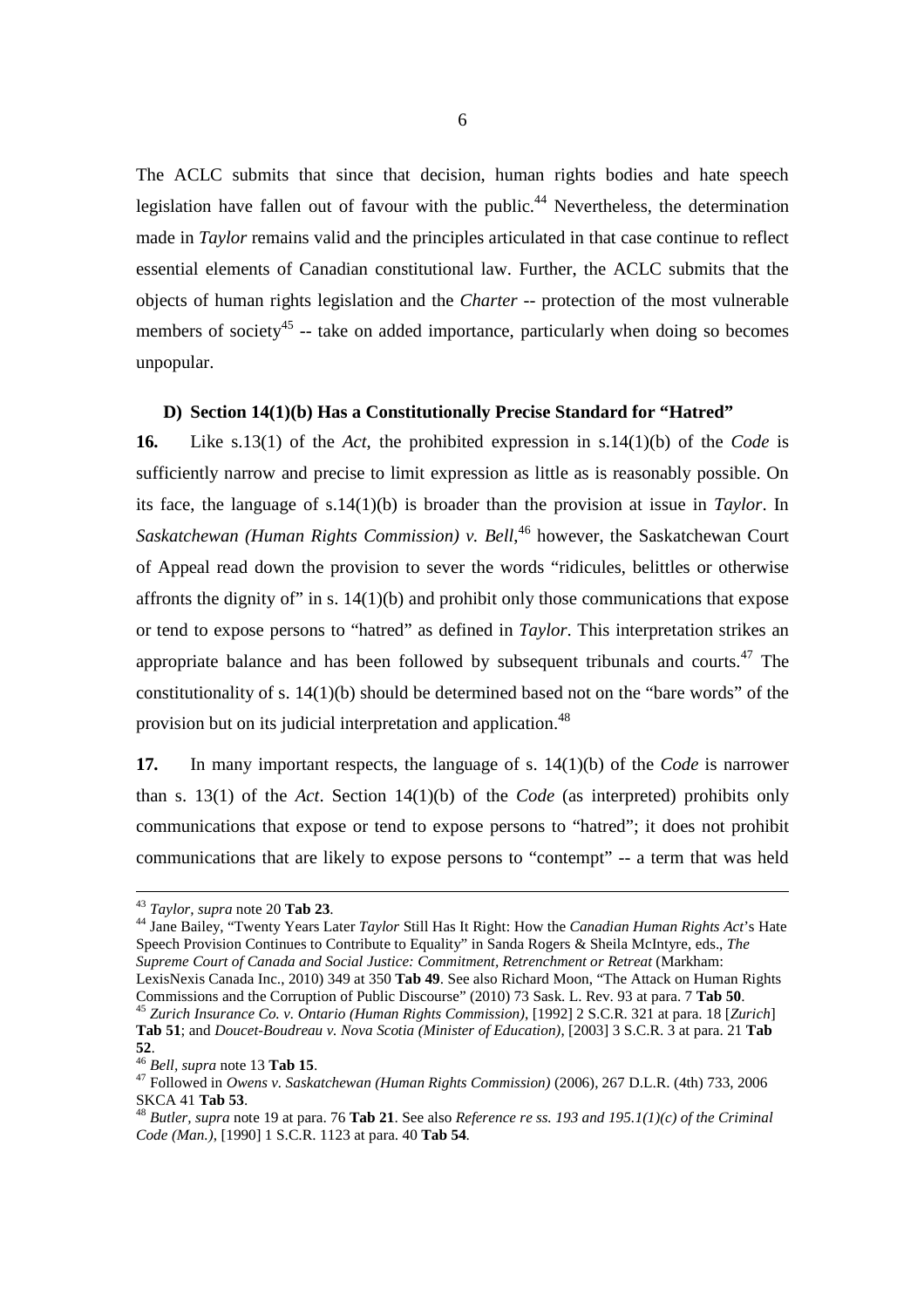by McLachlin J. to be "broader" than "hatred".<sup>49</sup> In addition, unlike s. 13(1), which in Taylor raised concerns of capturing private communications,<sup>50</sup> s. 14(1)(b) is limited to individuals that "publish" or "display" hateful messages; i.e., public communications.

**18.** Finally, only a small minority of complaints under s.14(1)(b) actually proceed through the adjudicative process. In the last ten years, human rights complaints on the basis of discrimination in publications have consistently accounted for less than 3% of all complaints filed in Saskatchewan.<sup>51</sup> Also, "in the thirty-two years that s.14 of the *Code* has been in force, there appear to have been only five complaints which have proceeded to a formal inquiry."<sup>52</sup> This practical reality further demonstrates that  $s.14(1)(b)$  is sufficiently precise to vigorously protect free speech and that administrative discretion in Saskatchewan has not been exercised in an over-inclusive fashion.

#### **E) Intent is Not Relevant to or Necessary in Human Rights Legislation**

**19.** Canadian courts have repeatedly recognized that human rights and *Charter* equality provisions apply to both intentional and unintentional discrimination.<sup>53</sup> The motives or intentions of those who discriminate are not a central concern; rather, the focus of the law is on the *effect* of the discriminatory act on the vulnerable groups. <sup>54</sup> The reasons are twofold: First, "systemic discrimination is much more widespread in our

<sup>49</sup> *Taylor, supra* note 20 at para. 147 **Tab 23**.

<sup>50</sup> *Ibid.* at para. 161.

<sup>51</sup> Saskatchewan Human Rights Commission, *Annual Report 2009-2010* (Annual Report)(Saskatchewan: Saskatchewan Human Rights Commission, 2010) at 28 **Tab 55**; Saskatchewan Human Rights Commission, *Annual Report 2008-2009* (Annual Report)(Saskatchewan: Saskatchewan Human Rights Commission, 2009) at 28 **Tab 56**; Saskatchewan Human Rights Commission, *2007-2008 Annual Report* (Annual Report)(Saskatchewan: Saskatchewan Human Rights Commission, 2008) at 25 **Tab 57**; Saskatchewan Human Rights Commission, *2006-2007 Annual Report* (Annual Report)(Saskatchewan: Saskatchewan Human Rights Commission, 2007) at 28 **Tab 58**; Saskatchewan Human Rights Commission, *2005-2006 Annual Report* (Annual Report)(Saskatchewan: Saskatchewan Human Rights Commission, 2007) at 32 **Tab 59**; Saskatchewan Human Rights Commission, *2004-2005 Annual Report* (Annual

Report)(Saskatchewan: Saskatchewan Human Rights Commission, 2005) at 34 **Tab 60**; Saskatchewan Human Rights Commission, *2003-2004 Annual Report* (Annual Report)(Saskatchewan: Saskatchewan Human Rights Commission, 2004) at 34 **Tab 61**; and Saskatchewan Human Rights Commission, *2002- 2003 Annual Report* (Annual Report)(Saskatchewan: Saskatchewan Human Rights Commission, 2003) at 34 **Tab 62**.

<sup>52</sup> *Whatcott v. Saskatchewan (Human Rights Tribunal)*, SCC File No.: 33676 (Factum of the Attorney General of Saskatchewan at para. 66).

<sup>53</sup> *Andrews, supra* note 4 at para. 37 **Tab 6**. See also *Ontario (Human Rights Commission) v. Simpsons Sears Ltd.*, [1985] 2 S.C.R. 536 at para. 14 [*Simpsons Sears*] **Tab 63**.

<sup>54</sup> *Simpsons Sears, ibid.* at para. 12.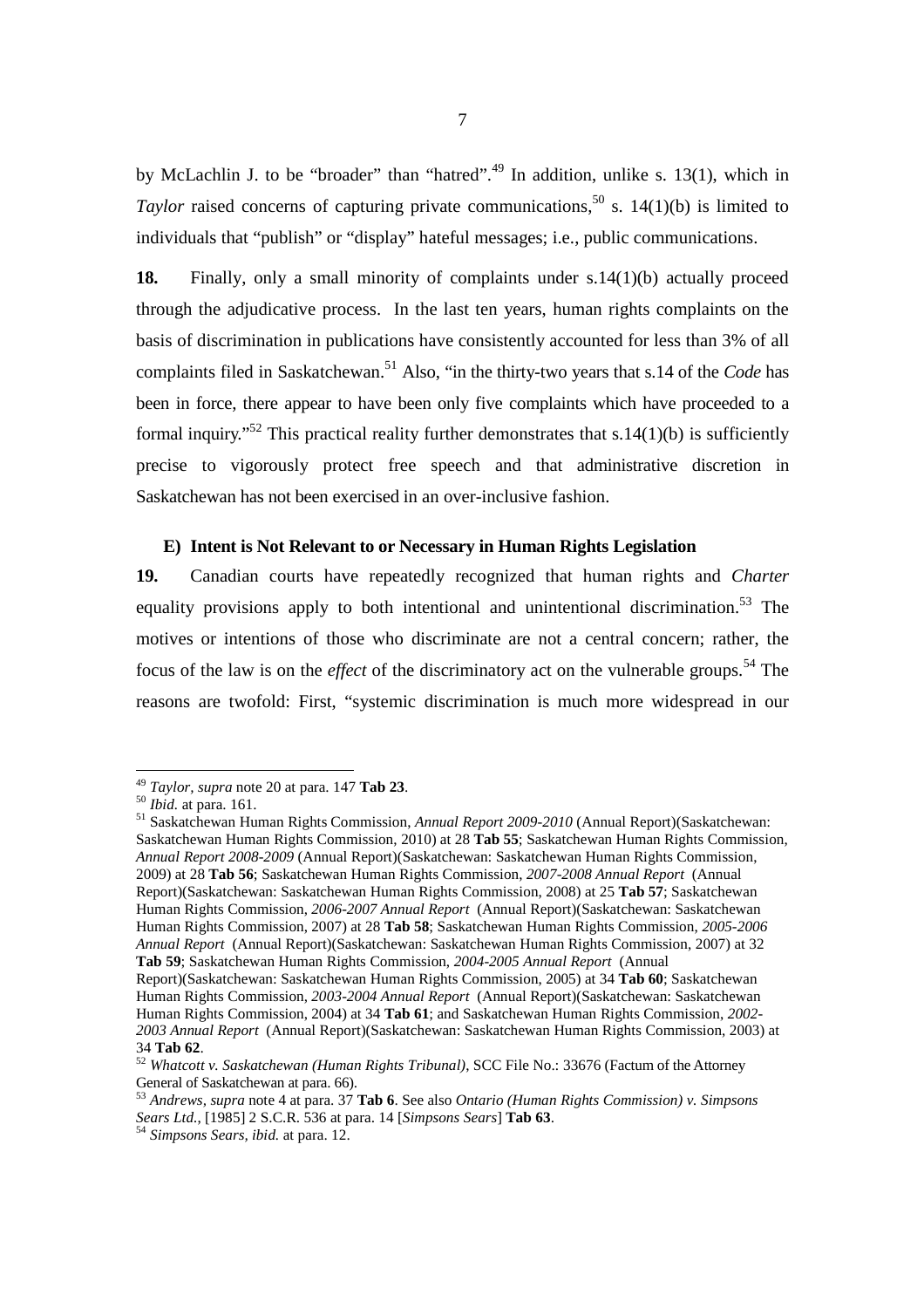society than is intentional discrimination."<sup>55</sup> Racial stereotyping, as it is understood today, will often stem from unconscious biases or beliefs.<sup>56</sup> As such, most forms of discrimination can only be effectively targeted by ignoring intent.<sup>57</sup> With respect to hate speech, this means that an individual may have a sincerely held belief that Blacks are savages but this will not make his or her communications any less discriminatory.

**20.** Second, human rights legislation is not focused on fault, moral responsibility or punishment, but on the prevention and elimination of discrimination. The absence of an intent requirement "communicates the priority of addressing the effects of discrimination on socially vulnerable groups, rather than on the interests of the respondent or of dominant groups."<sup>58</sup> To be guided instead by concerns that the unintentional perpetrators of hate speech will be more likely to self-censor is thus to wrongly prioritize the interests of the hatemonger over those of the victim; i.e. African Canadians and similarly marginalized groups.<sup>59</sup> "We must be careful that the ease with which we strike the balance against the regulation of racist speech is in no way influenced by the fact that the cost will be borne by others."<sup>60</sup>

# **F) The Fact that Hate Speech May Also be Political Does Not Make it Legitimate**

**21.** The Respondent argues that speech that is made in a political, moral or religious context should, regardless of its hateful meaning or effect, be afforded constitutional protection. All *Charter* freedoms -- including religious and political expression -- are subject to reasonable limitation.<sup>61</sup> The political, moral and/or religious context in which hate speech is expressed is thus a relevant but not an overriding or determinative consideration.

<sup>55</sup> *Taylor, supra* note 20 at para. 67 **Tab 23**.

<sup>56</sup> *Toronto (City) Police Service v. Phipps*, [2010] O.J. No. 4283 at para. 78 **Tab 65**.

<sup>57</sup> *Taylor, supra* note 20 at para. 68 **Tab 23**.

<sup>58</sup> Bailey, *supra* note 44 at 385 **Tab 49**; and *Robichaud v. Canada (Treasury Board)*, [1987] 2 S.C.R. 84 at para. 10 **Tab 65**.

<sup>59</sup> Bailey, *ibid.* at 380.

<sup>60</sup> Charles Lawrence III, "If He Hollers Let Him Go: Regulating Racist Speech on Campus" (1990) 3 Duke L.J. 431 at 472 **Tab 66**.

<sup>61</sup> *R. v. Big M Drug Mart Ltd.,* [1985] 1 S.C.R. 295 at para. 95 **Tab 67**; *Syndicat Northcrest c. Amselem*, [2004] 2 S.C.R. 551 at paras. 61-62 **Tab 68**; *Multani c. Commission scolaire Marguerite-Bourgeoys*, [2006] 1 S.C.R. 256 at para. 26 **Tab 69**; *B.(R.) v. Children's Aid Society of Metropolitan Toronto*, [1995] 1 S.C.R. 315 at para. 226 **Tab 70**; *Trinity Western University v. British Columbia College of Teachers,*

<sup>[2001] 1</sup> S.C.R. 772 at para. 29 **Tab 71**; and *Harper v. Canada*, [2004] 1 S.C.R. 827 at para. 21 **Tab 72**.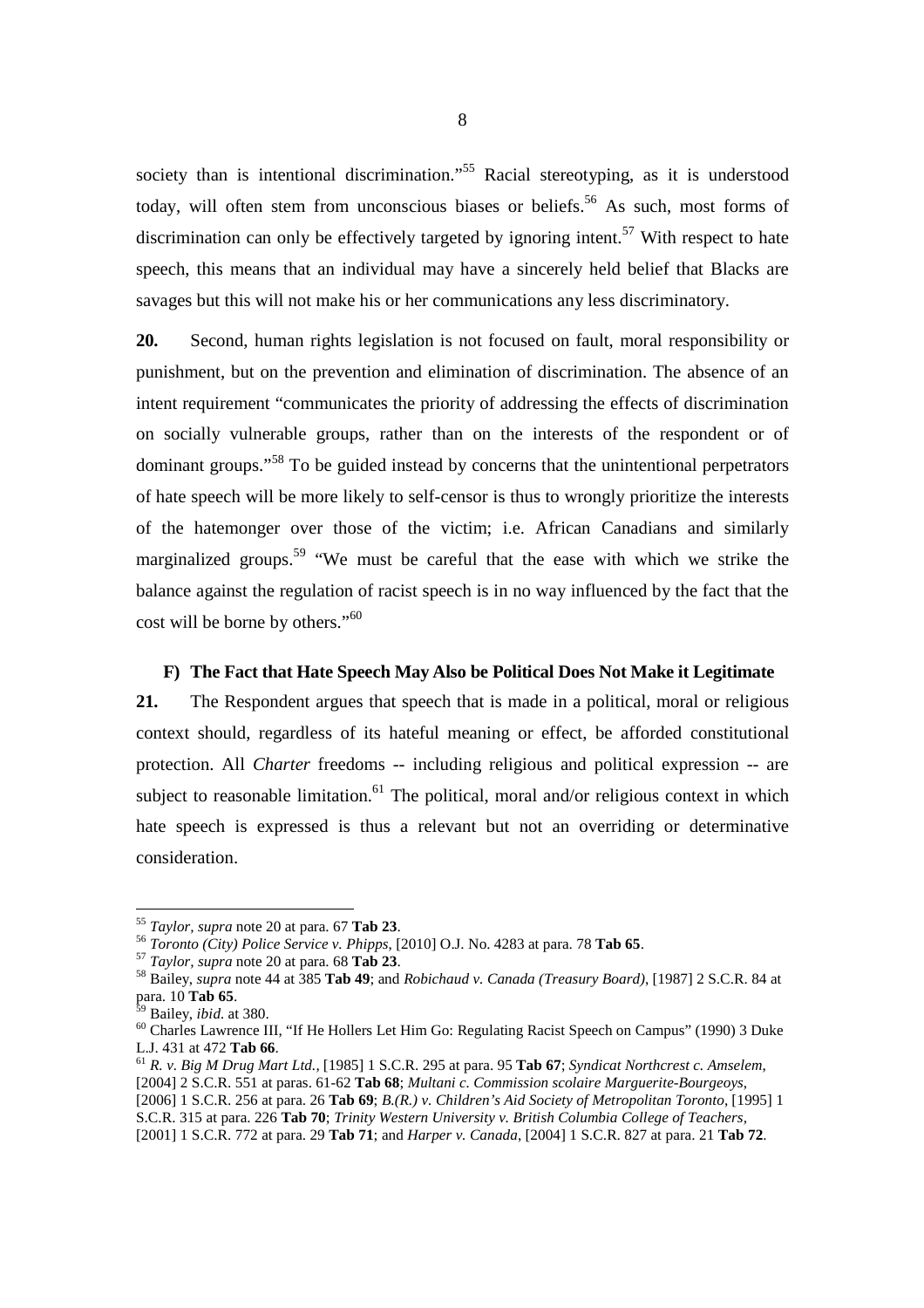**22.** Some of the most egregious phenomena of anti-Black expression such as slavery, apartheid, and genocide have taken place under the guise of political expression or in the course of the fulfilment of political objectives.<sup>62</sup> The political nature of these acts should not insulate them from government regulation nor convert them from prohibited to permissible.

**23.** This Court has repeatedly declared that freedom of expression is (1) an instrument for the realization of truth; (2) an instrument of democratic self-government; and (3) an aspect of self-realization or human dignity. $63$  The distinction between political expression, on the one hand, and hate speech that is also political, on the other, is evident when hate speech is examined in light of the three rationales underlying the guarantee of free expression. In *R. v. Keegstra*, Dickson C.J., as he then was, writing for a majority of the Court, held:

[H]ate propaganda contributes little to the aspirations of Canadians or Canada in either the quest for truth, the promotion of individual self-development or the protection and fostering of a vibrant democracy where the participation of all individuals is accepted and encouraged.<sup>64</sup>

Indeed, hate speech, by arguing for a society in which individuals are denied respect and dignity on the basis of personal characteristics, has been held to be "wholly inimical to the democratic aspirations of the free expression guarantee."<sup>65</sup>

**24.** Further, while limiting hate speech may inhibit the self-realization of the hatemonger, permitting hate speech may inhibit the self-realization of members of the targeted group.<sup>66</sup> The protection and interests of the latter are to be preferred to that of the former. First, it is a "legitimate choice for a government confronted with competing risks to different social groups to prefer to ameliorate the risks posed to the more socially

 $62$  Susan Benesch, "Inciting Genocide, Pleading Free Speech" (2004) 21(2) World Policy Journal 62 at 64 **Tab 73**; and Brian Levin, "From Slavery to Hate Crime Laws: The Emergence of Race and Status-Based Protection in American Criminal Law" (2002) 58(2) Journal of Social Issues 227 at 229 **Tab 74**.

<sup>63</sup> *Taylor, supra* note 20 at para. 116 **Tab 23**.

<sup>64</sup> *Keegstra, supra* note 6 at para. 94 **Tab 7**. See also *Thomson Newspapers, supra* note 20 at para. 116 **Tab 24**; and Weinrib, *supra* note 38 at paras. 20-22 **Tab 44**.

<sup>65</sup> *Keegstra, supra* note 6 at para. 90 **Tab 7**.

<sup>66</sup> Weinrib, *supra* note 38 at para. 42 **Tab 44**; and Banks, *supra* note 28 at paras. 10, 71, and 83 **Tab 36**.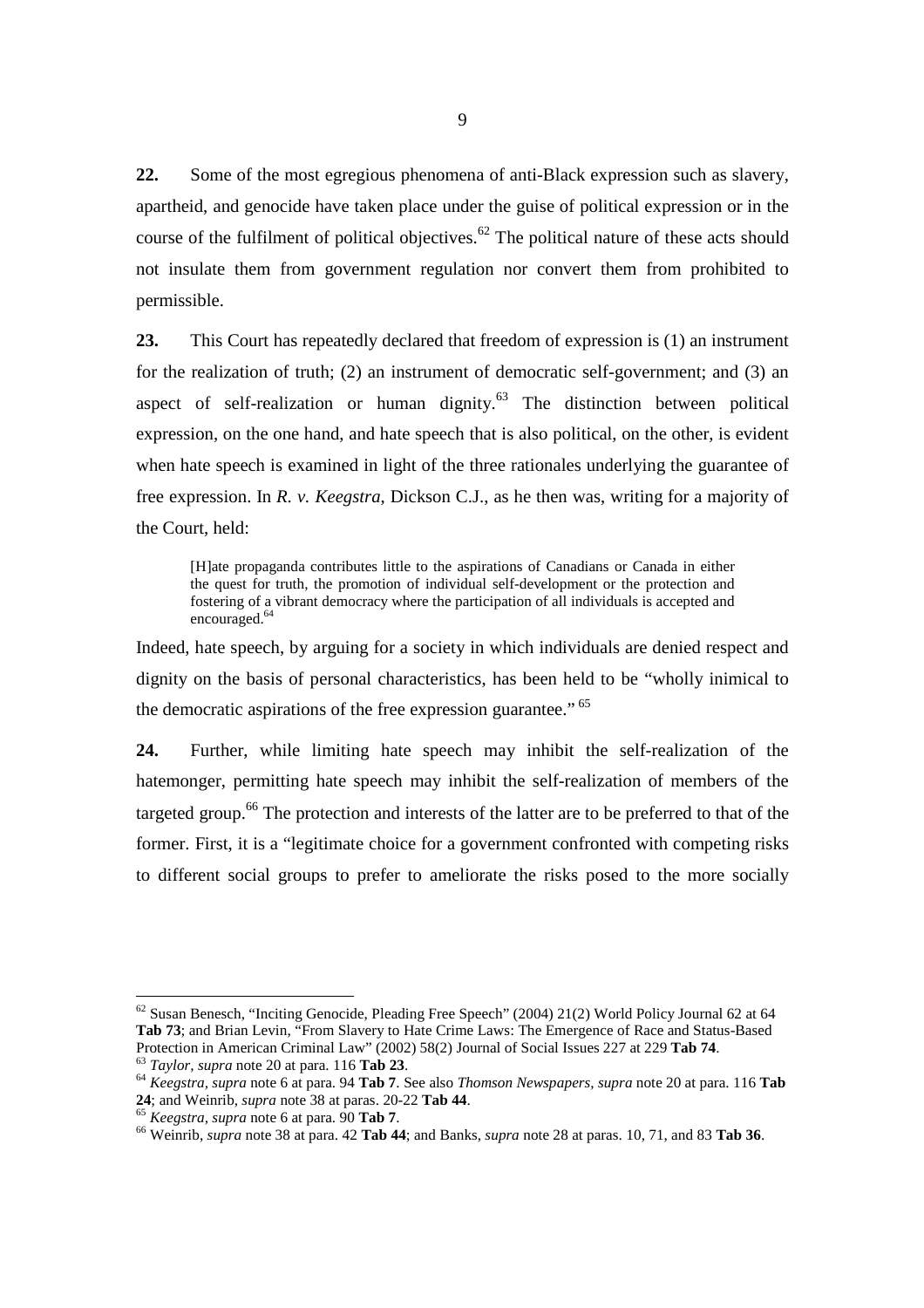vulnerable group."<sup>67</sup> Second, such prioritization is supported by the rationale underlying the protection of free expression itself:

[Hate speech] denies the capacity of others to freely express themselves and so conflicts with the value that underlies the right, the inherent dignity of human persons. Hate speech … seeks to use rights that are founded in the value of human dignity in a manner that denies the dignity of others to hold rights, including the right to free expression.<sup>6</sup>

As such, the furtherance of society's "substantive goals"<sup>69</sup> and the protection of the values central to freedom of expression is best encouraged through the rejection, not the protection, of hate propaganda.<sup>70</sup>

# **G) Section 14(1)(b) Facilitates Access to Justice and is Rationally Connected to the Objectives of the** *Code*

25. Access to justice is consistent with and furthers all three objectives of the *Code*.<sup>71</sup> Human rights legislation is the "final refuge of the disadvantaged and the disenfranchised" and represents the "last protection of the most vulnerable members of society."<sup>72</sup> The human rights regime in Saskatchewan, including s.14(1)(b), facilitates access to justice for vulnerable groups.

**26.** In *Keegstra*, McLachlin J., as she then was, stated that human rights legislation is more suitable than criminal law to address the consequences of hate propaganda.<sup>73</sup> In *Zundel*, this Court declared that s.181 (the prohibition of the publication of false information or news) of the *Criminal Code* is unconstitutional.<sup>74</sup> In *Seneca College of Applied Arts and Technology v. Bhadauria*, this Court held that there is no common law tort action of discrimination.<sup>75</sup> In light of the continued erosion of potential avenues for redress, the ACLC recognizes that the preservation of s.14(1)(b) and similar provisions are imperative to

<sup>69</sup> *R. v. Oakes*, [1986] 1 S.C.R. 103 at para. 64 **Tab 76**. See also *Reference re Secession of Quebec*, [1998] 2 S.C.R. 217 at para. 64 **Tab 77**. As outline by Dickson C.J. in *R. v. Oakes*, the substantive goals include "respect for the inherent dignity of the human person, commitment to social justice and equality, accommodation of a wide variety of beliefs, respect for cultural and group identity, and faith in social and political institutions which enhance the participation of individuals and groups in society."

<u>.</u>

<sup>67</sup> Bailey, *supra* note 44 at 381 **Tab 49**. See also *R. v. Zundel*, [1992] 2 S.C.R. 731 at para. 212 [*Zundel*] **Tab 75**.

<sup>68</sup> Weinrib, *supra* note 38 at para. 42 [emphasis added] **Tab 44**.

<sup>70</sup> *Keegstra, supra* note 6 at para. 91 **Tab 7**.

<sup>71</sup> *Code, supra* note 1 at s.3.

<sup>72</sup> *Zurich, supra* note 45 at para. 18 **Tab 51**; and *Battlefords and District Co-operative Ltd. v. Gibbs*, [1996] 3 S.C.R. 566 at para. 18 **Tab 78**.

<sup>73</sup> *Keegstra, supra* note 6 at para. 324 **Tab 7**.

<sup>74</sup> *Zundel, supra* note 67 **Tab 75**.

<sup>75</sup> *Seneca College of Applied Arts and Technology v. Bhadauria*, [1981] 2 S.C.R. 181 **Tab 79**.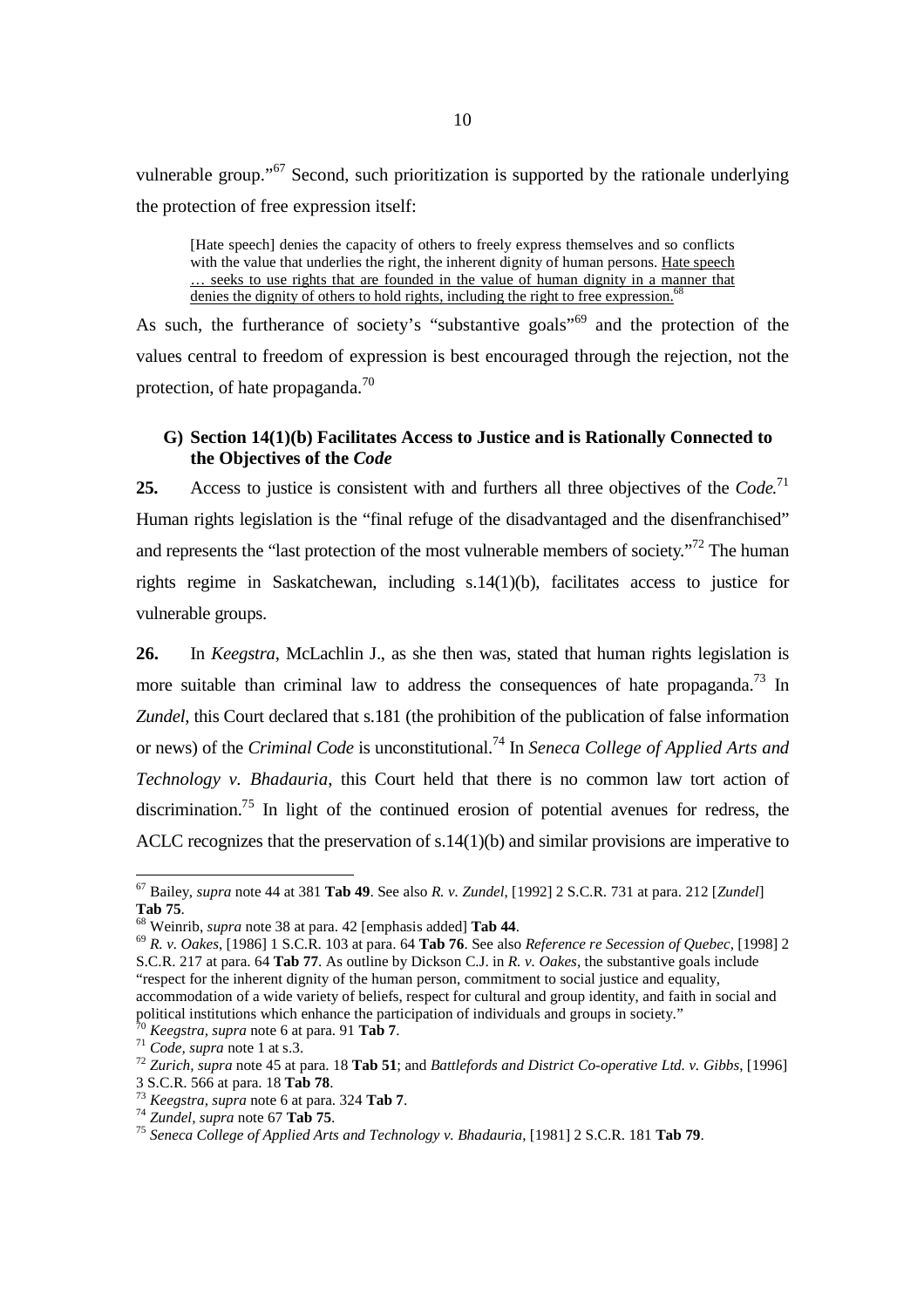facilitate access to justice for minority communities to address the dissemination of hate propaganda.

# **H) A Hierarchy of Prohibited Grounds is Constitutionally Impermissible**

**27.** The ACLC adopts the submissions of Egale in arguing that a hierarchy of prohibited grounds is constitutionally impermissible. Racial and religious-based discrimination are no more important or harmful than other forms of discrimination.

#### **PART IV – SUBMISSION ON COSTS**

**28.** The ACLC does not seek any costs in this appeal and requests that no order for costs be made against it.

#### **PART V – ORDERS SOUGHT**

**29.** The ACLC seeks from this Honourable Court an Order: (1) that the ACLC be granted permission to make oral argument at the hearing of this appeal of such length as this Honourable Court may deem just; (2) that s. 14(1)(b) of the *Code* does not infringe s.2(a) of the *Charter*; and (3) that s.14(1)(b) of the *Code* is justified under s. 1 of the *Charter*.

ALL OF WHICH IS RESPECTFULLY SUBMITTED this 2 day of August, 2011.

# **Sunil Gurmukh** Moya Teklu **Ed Morgan**

**ACLC**  18 King Street East Toronto ON, M5C 1C4 Counsel for the Intervener

 **ACLC**  18 King Street East Toronto ON, M5C 1C4 Counsel for the Intervener

 **University of Toronto** 84 Queen's Park Toronto ON, M5S 2C5 Counsel for the Intervener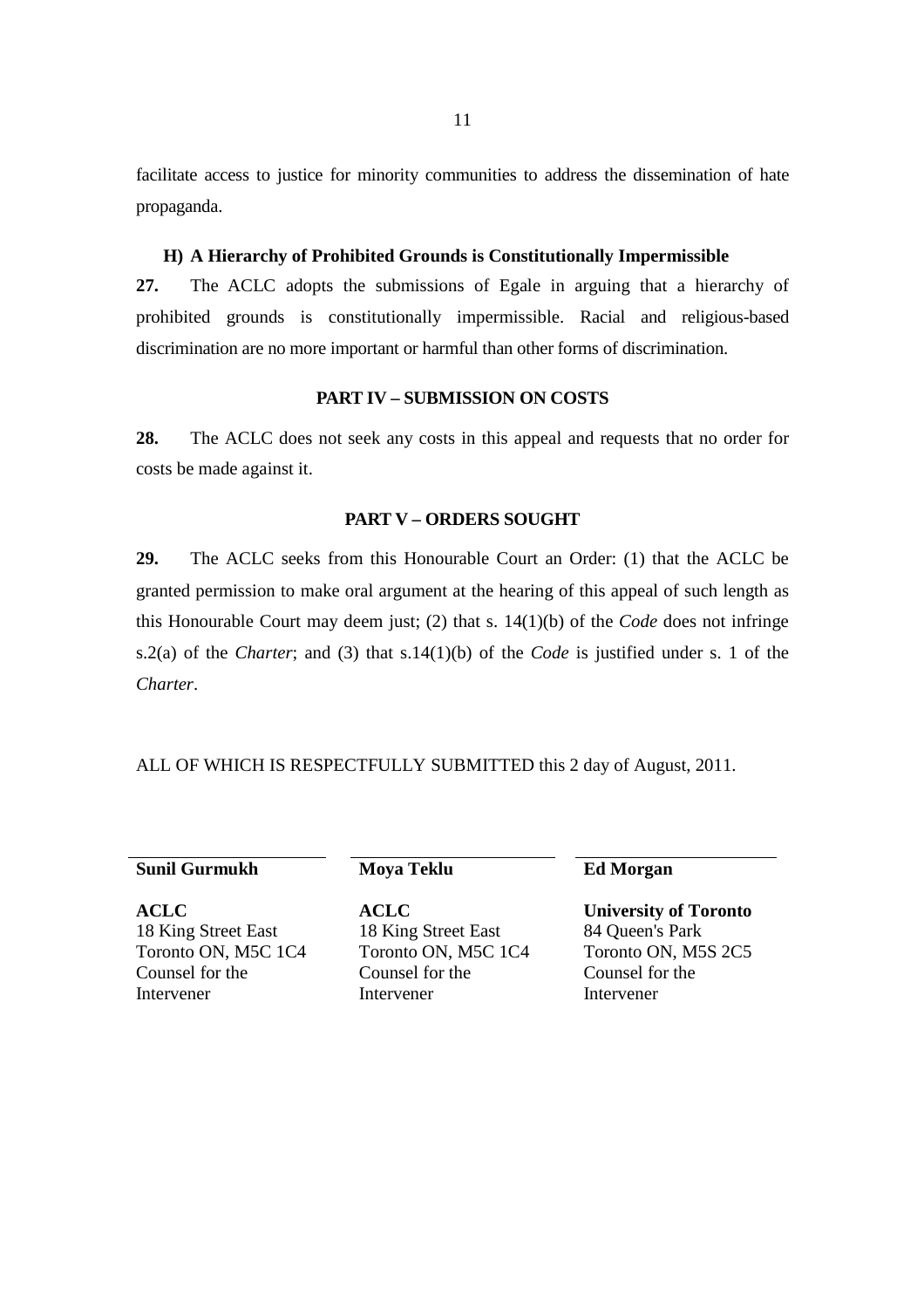# **PART VI – TABLE OF AUTHORITIES**

|     | <b>Cases</b>                                                                                                    | <b>Paras</b>             |
|-----|-----------------------------------------------------------------------------------------------------------------|--------------------------|
| 1.  | B.(R.) v. Children's Aid Society of Metropolitan Toronto, [1995] 1 S.C.R.<br>315.                               | 21                       |
| 2.  | Battlefords and District Co-operative Ltd. v. Gibbs, [1996] 3 S.C.R. 566.                                       | 25                       |
| 3.  | Canada (Human Rights Commission) v. Taylor, [1990] 3 S.C.R. 892.                                                | $9-11,15-$<br>17, 19, 23 |
| 4.  | Dagenais v. Canadian Broadcasting Corporation, [1994] 3 S.C.R. 835.                                             | 5                        |
| 5.  | Doucet-Boudreau v. Nova Scotia (Minister of Education), [2003] 3 S.C.R.<br>3.                                   | 15                       |
| 6.  | Eldridge v. British Columbia (Attorney General), [1997] 3 S.C.R. 624.                                           | 9                        |
| 7.  | Harper v. Canada, [2004] 1 S.C.R. 827.                                                                          | 21                       |
| 8.  | Janzen v. Platy Enterprises Ltd. (1989), 59 D.L.R. (4th) 352.                                                   | 10                       |
| 9.  | Kane v. Church of Jesus Christ Christian-Aryan Nations (1992), 18<br>C.H.R.R. 2/268 (Alta Bd. of Inq.).         | $9 - 11$                 |
|     | 10. Law Society British Columbia v. Andrews, [1989] 1 S.C.R. 143.                                               | 4,19                     |
|     | 11. Law Society of Upper Canada v. Skapinker, [1984] 1 S.C.R. 357.                                              | 3                        |
|     | 12. Lovelace v. Ontario, [2000] 1 S.C.R. 950.                                                                   | 6                        |
|     | 13. Multani c. Commission scolaire Marguerite-Bourgeoys, [2006] 1 S.C.R.<br>256.                                | 21                       |
|     | 14. Mugesera v. Canada, [2005] 2 S.C.R. 100.                                                                    | 12                       |
|     | 15. New Brunswick (Minister of Health and Community Services) v. G (J.),<br>[1999] 3 S.C.R. 46.                 | 3                        |
|     | 16. New Brunswick (Human Rights Commission) v. Potash Corporation of<br>Saskatchewan Inc., [2008] 2 S.C.R. 604. | 6                        |
| 17. | Ontario (Human Rights Commission) v. Simpsons Sears Ltd., [1985] 2<br>S.C.R. 536.                               | 19                       |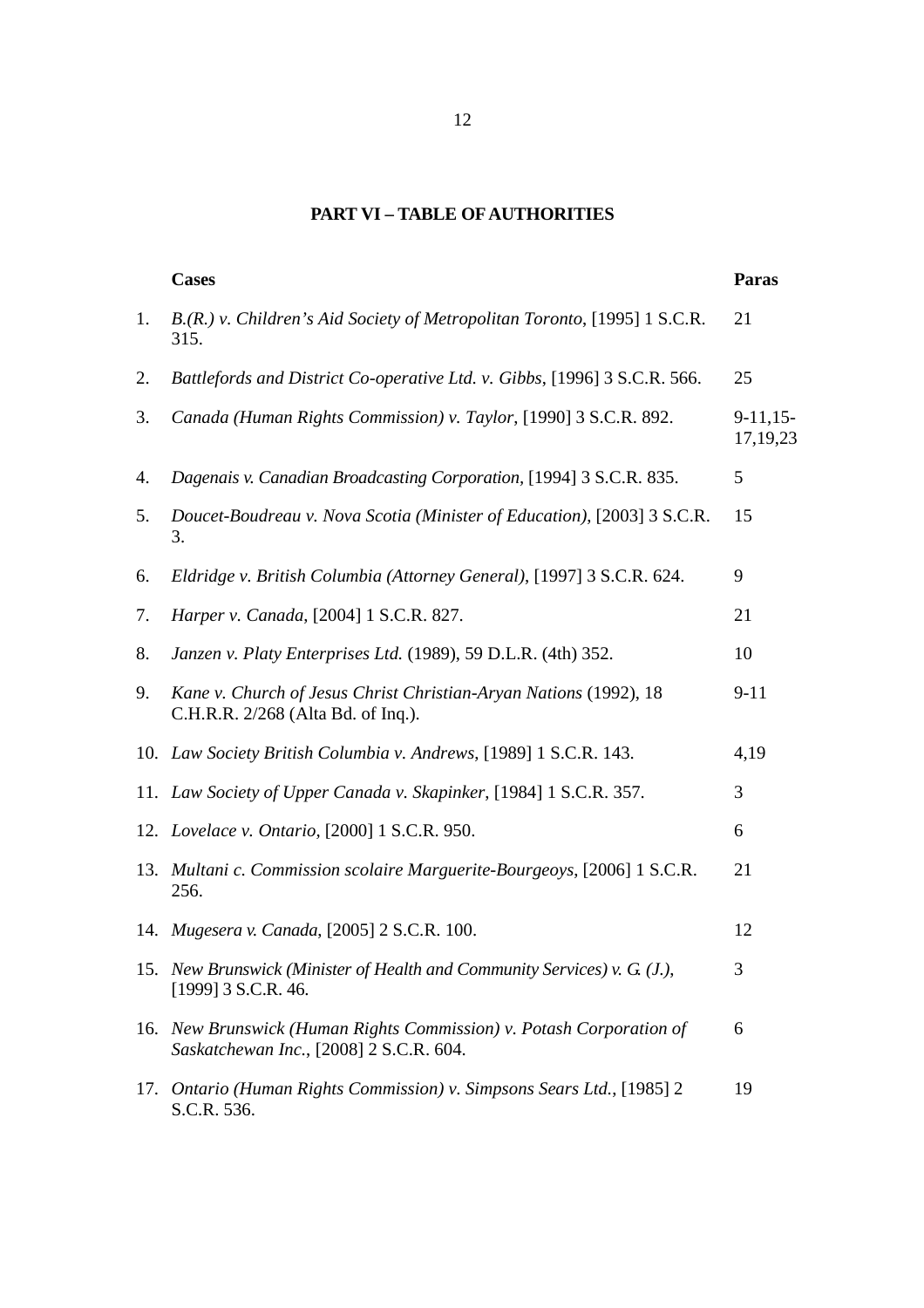|     | 18. Owens v. Saskatchewan (Human Rights Commission) (2006), 267 D.L.R.<br>(4th) 733, 2006 SKCA 41.                                                                                                                                                            | 16               |
|-----|---------------------------------------------------------------------------------------------------------------------------------------------------------------------------------------------------------------------------------------------------------------|------------------|
|     | 19. R. v. Big M Drug Mart Ltd., [1985] 1 S.C.R. 295.                                                                                                                                                                                                          | 21               |
|     | 20. R. v. Butler, [1992] 1 S.C.R. 452.                                                                                                                                                                                                                        | $9 - 10$         |
|     | 21. <i>R. v. Dubois</i> , [1985] 2 S.C.R. 350.                                                                                                                                                                                                                | 40               |
|     | 22. R. v. Edwards Books and Art Ltd., [1986] 2 S.C.R. 713.                                                                                                                                                                                                    | 4,8              |
|     | 23. R. v. Keegstra, [1990] 3 S.C.R. 697.                                                                                                                                                                                                                      | 4,9,23,<br>24,26 |
|     | 24. R. c. Munyaneza, [2009] Q.J. No. 4913.                                                                                                                                                                                                                    | 12               |
|     | 25. R. v. Oakes, [1986] 1 S.C.R. 103.                                                                                                                                                                                                                         | 24               |
|     | 26. R. v. Rahey, [1987] 1 S.C.R. 588.                                                                                                                                                                                                                         | 3                |
|     | 27. R. v. R.D.S., [1997] 3 S.C.R. 484.                                                                                                                                                                                                                        | 6                |
|     | 28. R. v. Sharpe, [2001] 1 S.C.R. 45.                                                                                                                                                                                                                         | 8                |
|     | 29. R. v. Tran, [1994] 2 S.C.R 951.                                                                                                                                                                                                                           | 3                |
|     | 30. R. v. Zundel, [1992] 2 S.C.R. 731.                                                                                                                                                                                                                        | 24,26            |
|     | 31. Reference re ss. 193 and 195.1(1)(c) of the Criminal Code (Man.), [1990]<br>1 S.C.R. 1123.                                                                                                                                                                | 16               |
|     | 32. Reference re Secession of Quebec, [1998] 2 S.C.R. 217.                                                                                                                                                                                                    | 24               |
|     | 33. Robichaud v. Canada (Treasury Board), [1987] 2 S.C.R. 84.                                                                                                                                                                                                 | 20               |
|     | 34. Ross v. New Brunswick School District No. 15, [1996] 1 S.C.R. 825.                                                                                                                                                                                        | 10               |
| 35. | Saskatchewan (Human Rights Commission) v. Bell (c.o.b. Chop Shop<br>Motorcycle Parts), 88 D.L.R. $(4^{th})$ 71 varied in 114 D.L.R. 370.                                                                                                                      | 6,16             |
|     | 36. Seneca College of Applied Arts and Technology v. Bhadauria, [1981] 2<br>S.C.R. 181.                                                                                                                                                                       | 26               |
| 37. | Singer v. Iwasyk and Pennywise Foods Ltd., (1976). This was an<br>unreported case before the Saskatchewan Human Rights Commission. See<br>Queen's Human Rights Bulletin #5,<br>www.queensu.ca/humanrights/hreb/Signs/singercase.htm (accessed 1 Aug<br>2011). | 6                |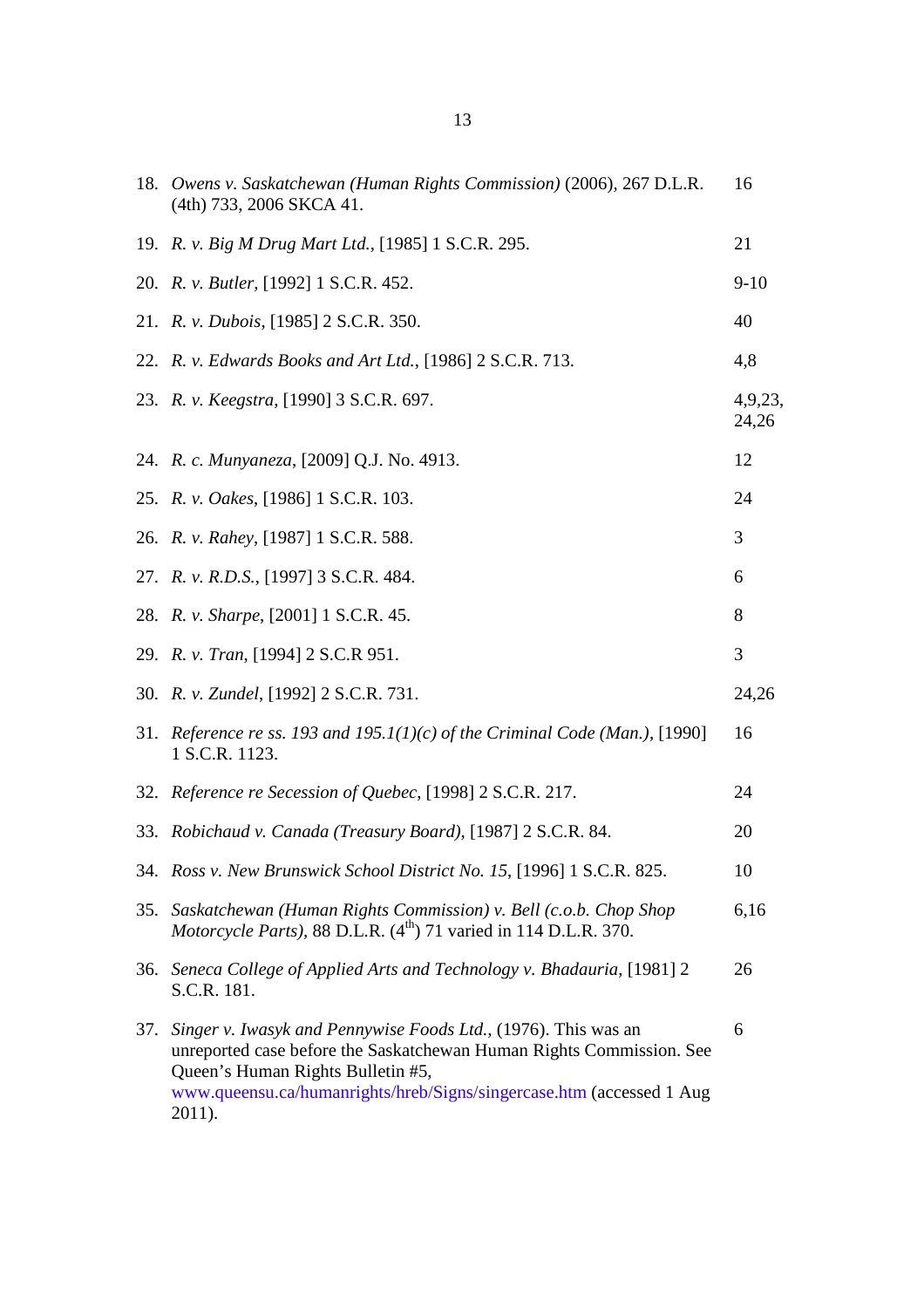|     | 38. Syndicat Northcrest c. Amselem, [2004] 2 S.C.R. 551.                                                                                                                                                                                                                                  | 21         |
|-----|-------------------------------------------------------------------------------------------------------------------------------------------------------------------------------------------------------------------------------------------------------------------------------------------|------------|
|     | 39. Thomson Newspapers Co. (c.o.b. Globe and Mail) v. Canada (Attorney<br>General), [1998] 1 S.C.R. 877.                                                                                                                                                                                  | 9,23       |
|     | 40. Toronto (City) Police Service v. Phipps, [2010] O.J. No. 4283.                                                                                                                                                                                                                        | 19         |
|     | 41. Trinity Western University v. British Columbia College of Teachers,<br>$[2001]$ 1 S.C.R. 772.                                                                                                                                                                                         | 21         |
|     | 42. Zurich Insurance Co. v. Ontario (Human Rights Commission), [1992] 2<br>S.C.R. 321.                                                                                                                                                                                                    | 15         |
|     | <b>Secondary Sources</b>                                                                                                                                                                                                                                                                  |            |
|     | 43. Alexander Tsesis, "Dignity and Speech: The Regulation of Hate Speech in<br>a Democracy" (2009) 44 Wake Forest L. Rev. 497.                                                                                                                                                            | 12         |
|     | 44. Brian Levin, "From Slavery to Hate Crime Laws: The Emergence of Race<br>and Status-Based Protection in American Criminal Law" (2002) 58(2)<br>Journal of Social Issues 227.                                                                                                           | 22         |
|     | 45. Brian Mullen & Joshua M. Smith, "Immigrant Suicide Rates as a Function<br>of Ethnophaulisms: Hate Speech Predicts Death" (2004) 66 Psychosomatic<br>Medicine 343.                                                                                                                     | 10         |
|     | 46. Charles Lawrence III, "If He Hollers Let Him Go: Regulating Racist<br>Speech on Campus" (1990) 3 Duke L.J. 431.                                                                                                                                                                       | 20         |
|     | 47. Clay Calvert, "Hate Speech and its Harms: A Communication Theory<br>Perspective" (1997) 47(1) Journal of Communications 4.                                                                                                                                                            | 11         |
|     | 48. Doug Sanders, "Norway shows we must expose dangerous fictions" The<br>Globe and Mail (30 July 2011) online: The Globe and Mail<br><http: news="" norway-shows-<br="" opinion="" opinions="" www.theglobeandmail.com="">we-must-expose-dangerous-fictions/article2114680/&gt;.</http:> | 14         |
|     | 49. Gordon W. Allport, The Nature of Prejudice (Cambridge: Addison-Wesley<br>Publishing Company, 1954).                                                                                                                                                                                   | 9,11       |
|     | 50. Jacob Weinrib, "What is the Purpose of Freedom of Expression" (2009)<br>67(1) U.T. Fac. L. Rev. 165.                                                                                                                                                                                  | 13, 23-24  |
| 51. | Jane Bailey, "Twenty Years Later Taylor Still Has It Right: How the<br>Canadian Human Rights Act's Hate Speech Provision Continues to<br>Contribute to Equality" in Sanda Rogers & Sheila McIntyre, eds., The<br>Supreme Court of Canada and Social Justice: Commitment, Retrenchment     | 15, 20, 24 |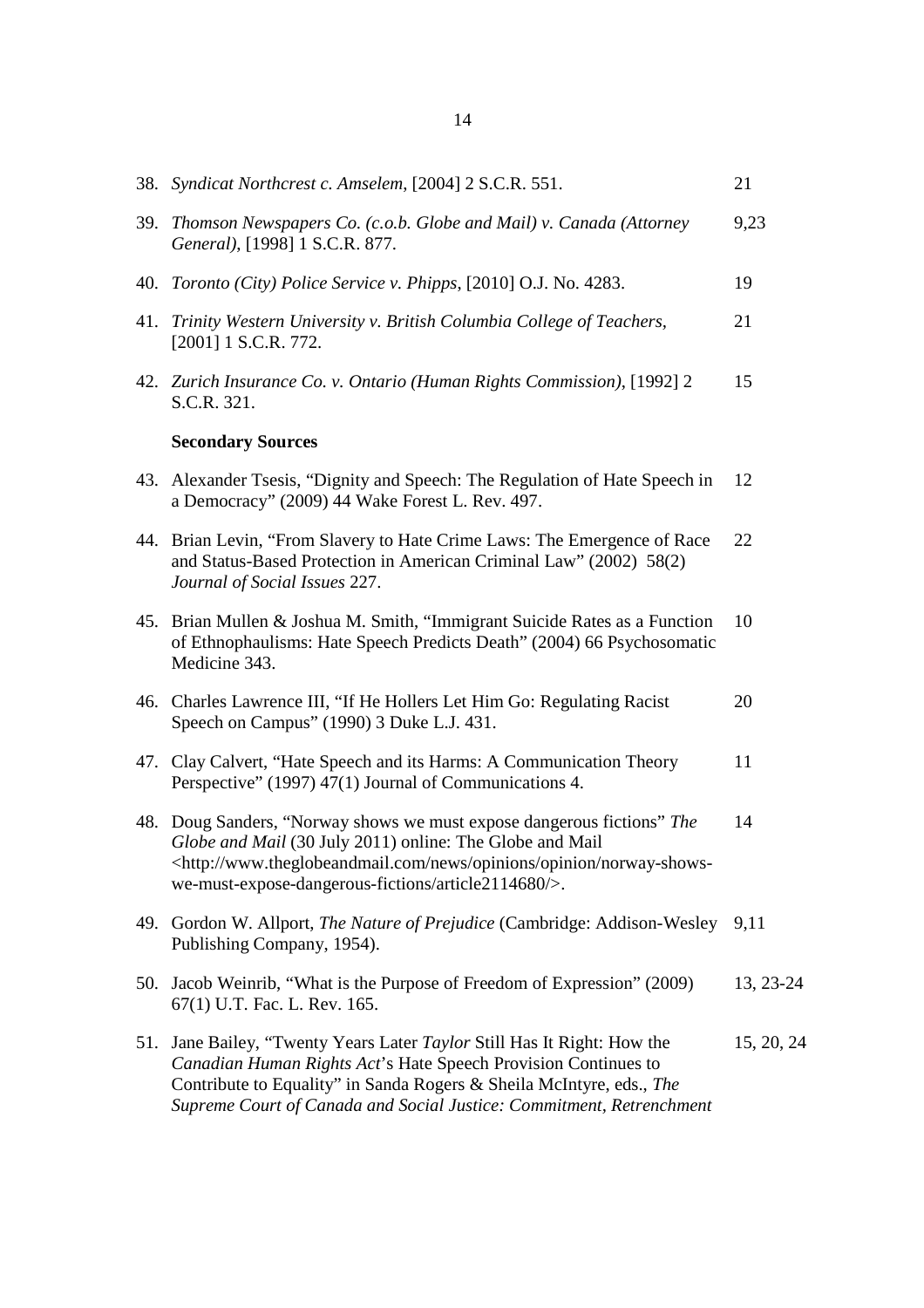*or Retreat* (Markham: LexisNexis Canada Inc., 2010) 349.

|     | 52. Mari Matsuda, "Outsider Jurisprudence: Toward a Victim's Analysis of<br>Hate Messages," in M.H. Freedman & E.M. Freedman, eds., Group<br>Defamation and Freedom of Speech (Westport: Greenwood Press, 1995),<br>87-120. | 10    |
|-----|-----------------------------------------------------------------------------------------------------------------------------------------------------------------------------------------------------------------------------|-------|
| 53. | Mari Matsuda et al., Words That Wound: Critical Race Theory, Assaultive<br>Speech, and the First Amendment (Boulder: Westview Press, 1993).                                                                                 | 6     |
|     | 54. N.K.S. Banks, "Could Mom be Wrong? The Hurt of Names and Words:<br>Hate Propaganda and Freedom of Expression," (1999) 6(2) MurUEJL.                                                                                     | 10,24 |
| 55. | Naa Oyo Kwate et al., "Experiences of Racist Events are Associated with<br>Negative Health Consequences for African American Women" (2003)<br>95(6) Journal of the National Medical Association 450.                        | 10    |
| 56. | O.M. Fiss, The Irony of Free Speech (Cambridge: Harvard University<br>Press, 1996).                                                                                                                                         | 10    |
|     | 57. Richard Delgado and Jean Stefancic, Understanding Words that Wound<br>(Boulder: Westview Press, 2004).                                                                                                                  | 10    |
|     | 58. Richard Moon, "The Attack on Human Rights Commissions and the<br>Corruption of Public Discourse" (2010) 73 Sask. L. Rev. 93.                                                                                            | 15    |
|     | 59. Robert Harding, "Historical Representations of Aboriginal People in the<br>Canadian News Media" (2006) 17(2) Discourse & Society 205.                                                                                   | 14    |
|     | 60. Rodney Clark et al., "Racism as a Stressor for African Americans: A<br>Biopsychosocial Model" (1999) 54(10) American Psychologist 805.                                                                                  | 10    |
|     | 61. Rosalie Abella, "Equality, Human Rights, Women and the Justice System"<br>(1994) 39 McGill L.J. 489.                                                                                                                    | 9,11  |
| 62. | Stephen Lewis Report to the Premier on Racism in Ontario (Ontario:<br>Government of Ontario, 1992).                                                                                                                         | 6     |
| 63. | Susan Benesch, "Inciting Genocide, Pleading Free Speech" (2004) 21(2)<br>World Policy Journal 62.                                                                                                                           | 22    |
| 64. | William A. Schabas, "Hate Speech in Rwanda: The Road to Genocide"<br>(2000) 46 McGill L.J. 141.                                                                                                                             | 12    |
|     | <b>Government Documents</b>                                                                                                                                                                                                 |       |
| 65. | Statistics Canada, <i>Population Groups</i> (28) and Sex (3) for the Population                                                                                                                                             | 11    |

*of Canada, Provinces, Territories, Census Metropolitan Areas and Census*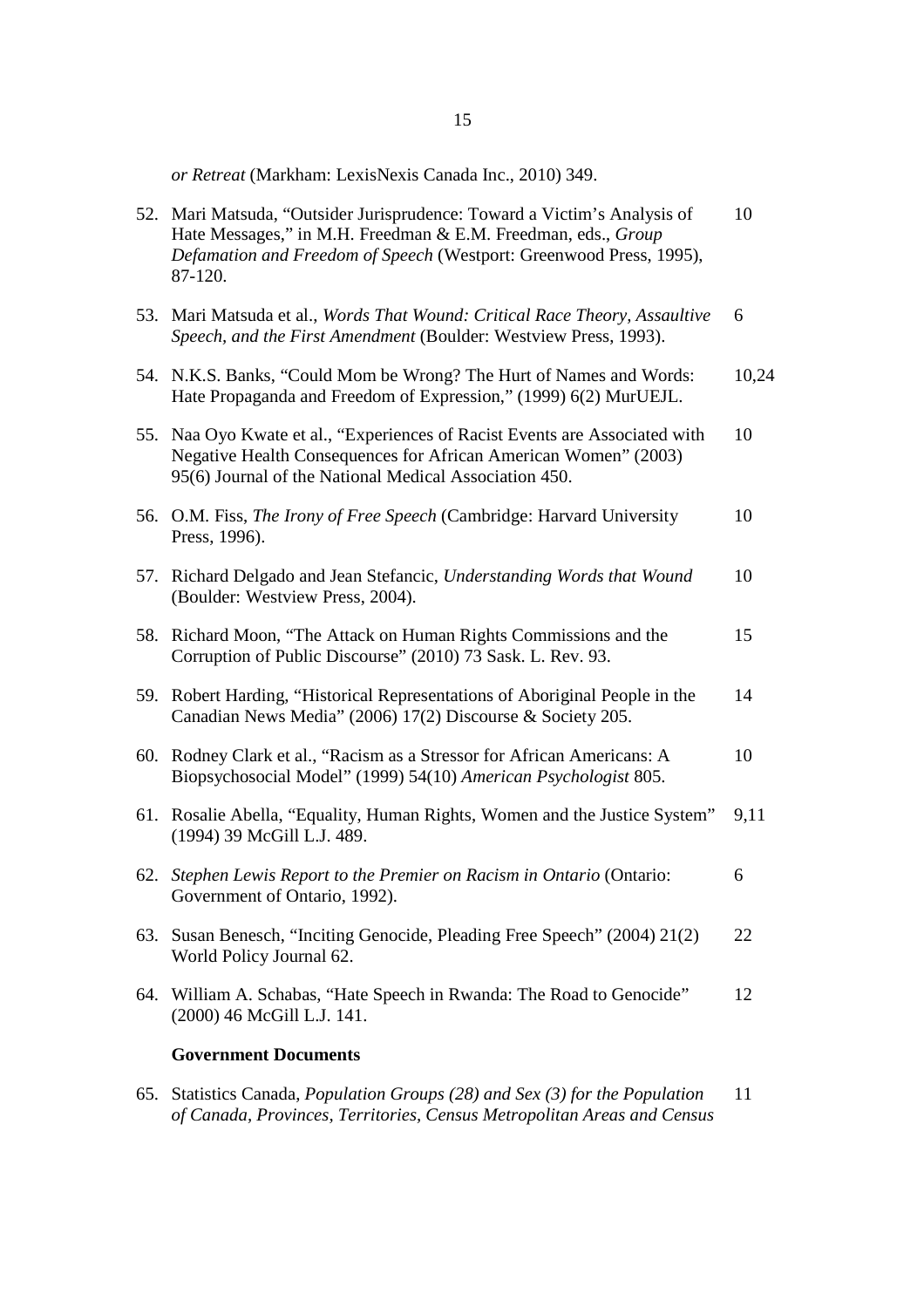|     | Agglomerations, 2006 Census - 20% Sample Data (Ottawa: Census of<br>Population Catalogue no. 97-562-XCB2006007, 2006).                                                                                |                         |
|-----|-------------------------------------------------------------------------------------------------------------------------------------------------------------------------------------------------------|-------------------------|
|     | 66. Statistics Canada, Police-reported hate crime in Canada, 2008 by Mia<br>Dauvergne (Juristat: Summer 2010) online:<br>http://www.statcan.gc.ca/pub/85-002-x/2010002/article/11233-<br>eng.html#a7. | 11                      |
|     | 67. Saskatchewan Human Rights Commission, Annual Report 2009-2010<br>(Annual Report)(Saskatchewan: Saskatchewan Human Rights<br>Commission, 2010).                                                    | 18                      |
|     | 68. Saskatchewan Human Rights Commission, Annual Report 2008-2009<br>(Annual Report)(Saskatchewan: Saskatchewan Human Rights<br>Commission, 2009).                                                    | 18                      |
| 69. | Saskatchewan Human Rights Commission, Annual Report 2007-2008<br>(Annual Report)(Saskatchewan: Saskatchewan Human Rights<br>Commission, 2008).                                                        | 18                      |
|     | 70. Saskatchewan Human Rights Commission, 2006-2007 Annual Report<br>(Annual Report)(Saskatchewan: Saskatchewan Human Rights<br>Commission, 2007).                                                    | 18                      |
|     | 71. Saskatchewan Human Rights Commission, 2005-2006 Annual Report<br>(Annual Report)(Saskatchewan: Saskatchewan Human Rights<br>Commission, 2007).                                                    | 18                      |
|     | 72. Saskatchewan Human Rights Commission, 2004-2005 Annual Report<br>(Annual Report)(Saskatchewan: Saskatchewan Human Rights<br>Commission, 2005).                                                    | 18                      |
|     | 73. Saskatchewan Human Rights Commission, 2003-2004 Annual Report<br>(Annual Report)(Saskatchewan: Saskatchewan Human Rights<br>Commission, 2004).                                                    | 18                      |
| 74. | Saskatchewan Human Rights Commission, 2002-2003 Annual Report<br>(Annual Report)(Saskatchewan: Saskatchewan Human Rights<br>Commission, 2003).                                                        | 18                      |
|     | <b>Statutory Provisions and International Instruments</b>                                                                                                                                             |                         |
|     | Canadian Charter of Rights and Freedoms as found in the Constitution<br>Act, 1982, being Schedule B to the Canada Act 1982 (U.K.), 1982, c. 11.                                                       | $2-5,8,15,19,$<br>21,28 |
|     | Canadian Human Rights Act, R.S.C. 1985, c. H-6.                                                                                                                                                       | 15                      |
|     |                                                                                                                                                                                                       |                         |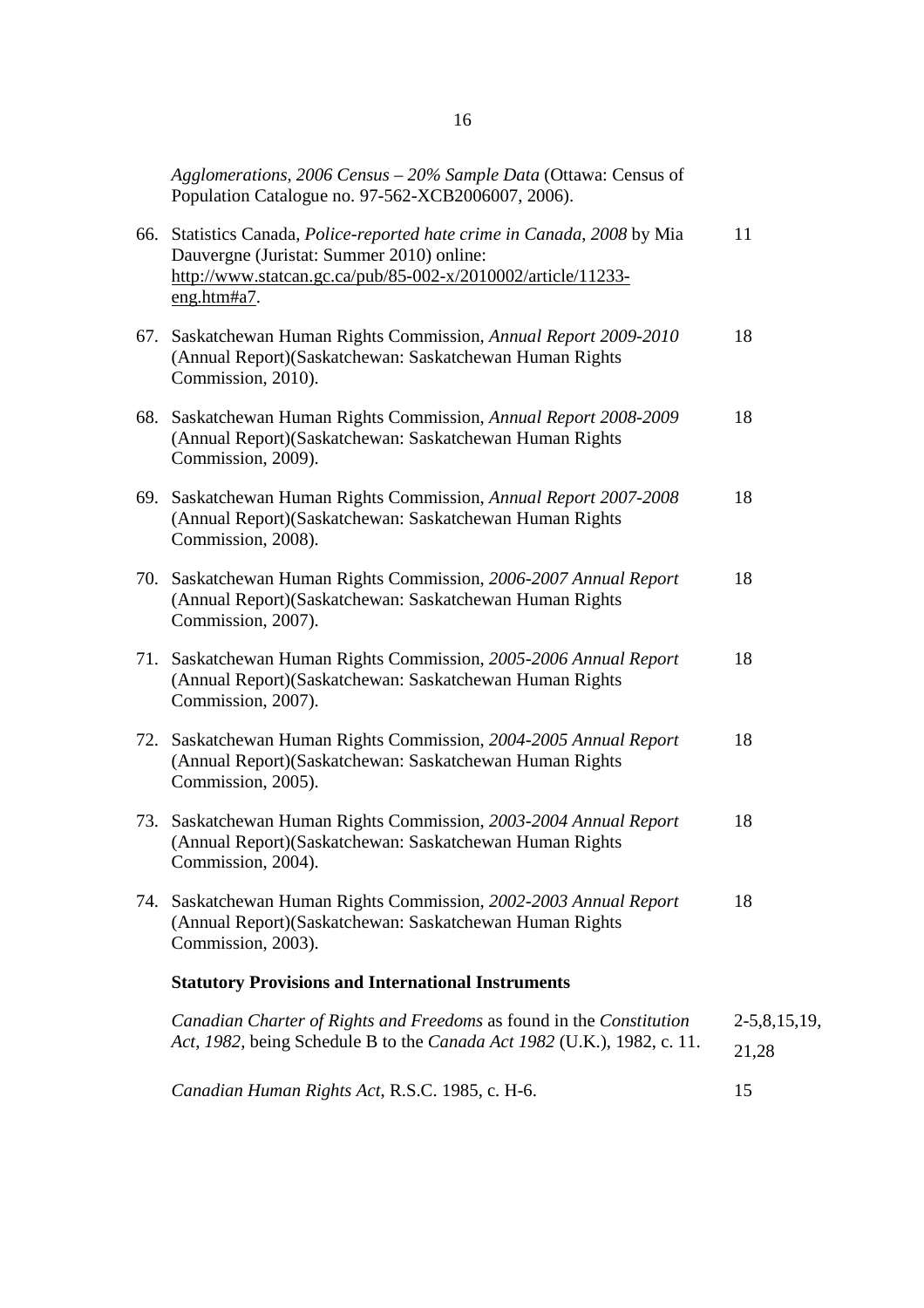| The Saskatchewan Human Rights Code, S.S. 1979, c. S-24.1 | $2,6,16-18,$ |
|----------------------------------------------------------|--------------|
|                                                          | 25,28        |

*International Covenant on Civil and Political Rights*, (19 December 1966), 5 999 U.N.T.S. 171, 1976 Can. T.S. No. 47.

*International Convention on the Elimination of All Forms of Racial Discrimination*, (21 December 1965), 660 U.N.T.S. 195; G.A. res. 2106 (XX), Annex, 20 U.N. GAOR Supp. (No. 14) at 47, U.N. Doc. A/6014 (1966). 13

*Universal Declaration of Human Rights*, G.A. Res. 217A (III), GAOR, 3d Sess., Supp.No.13, U.N. Doc A/810 (1948) 71. 5

 UN General Assembly, *Vienna Declaration and Programme of Action*, 12 July 1993, A/CONF.157/23, available at: http://www.unhcr.org/refworld/docid/3ae6b39ec.html [accessed 1 August 2011]. 5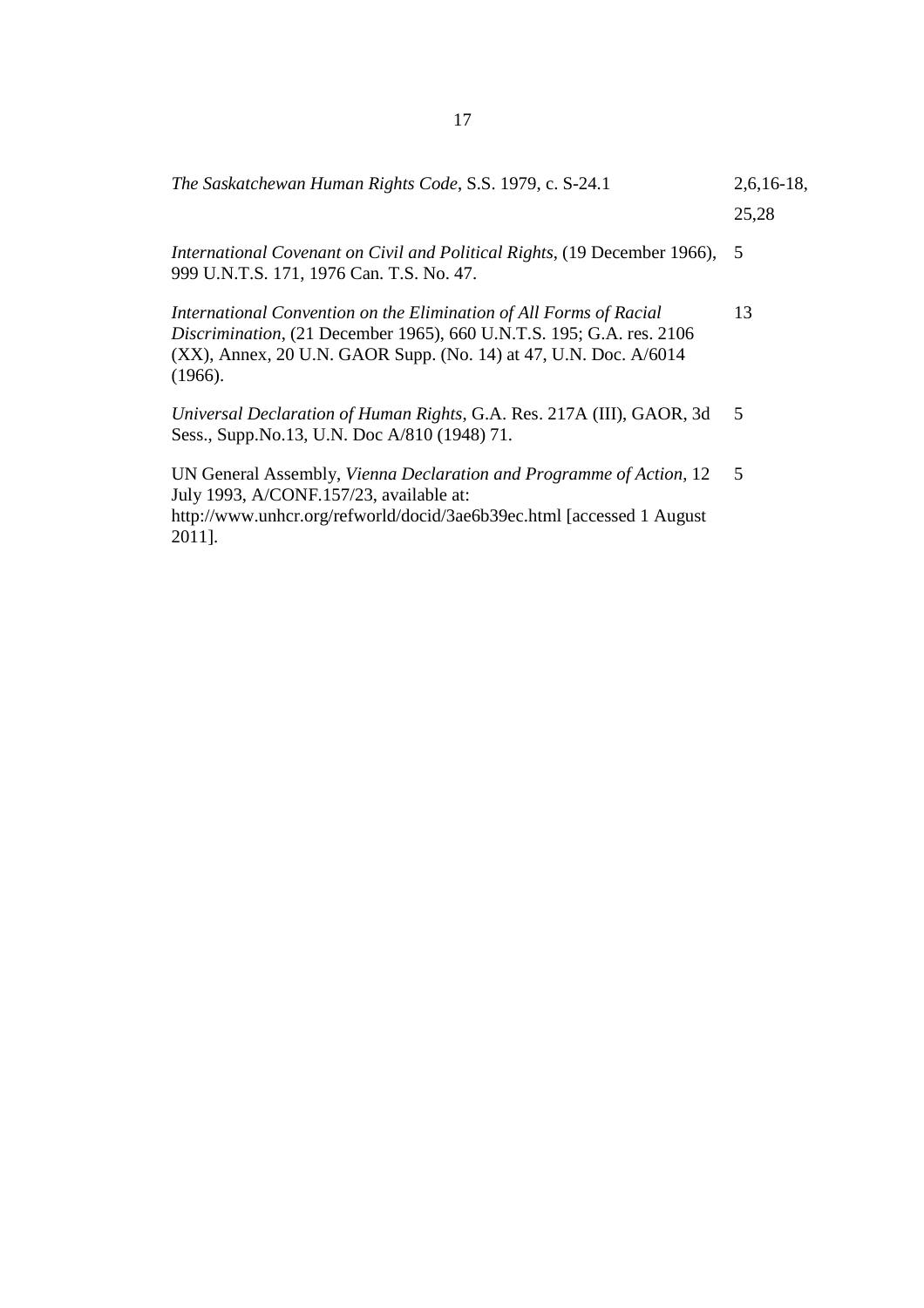#### **PART VII – STATUTORY PROVISIONS**

Relevant Provisions of:

# *Canadian Charter of Rights and Freedoms* **as found in the** *Constitution Act, 1982,*  **being Schedule B to the** *Canada Act 1982* **(U.K.), 1982, c. 11, s 2(b)**

#### **Rights and freedoms in Canada**

**1.** The *Canadian Charter of Rights and Freedoms* guarantees the rights and freedoms set out in it subject only to such reasonable limits prescribed by law as can be demonstrably justified in a free and democratic society.

#### **Fundamental freedoms**

**2.** Everyone has the following fundamental freedoms:

(*a*) freedom of conscience and religion;

(*b*) freedom of thought, belief, opinion and expression, including freedom of the press and other media of communication;

#### **Equality before and under law and equal protection and benefit of law**

**15.** (1) Every individual is equal before and under the law and has the right to the equal protection and equal benefit of the law without discrimination and, in particular, without discrimination based on race, national or ethnic origin, colour, religion, sex, age or mental or physical disability.

#### **Affirmative action programs**

(2) Subsection (1) does not preclude any law, program or activity that has as its object the amelioration of conditions of disadvantaged individuals or groups including those that are disadvantaged because of race, national or ethnic origin, colour, religion, sex, age or mental or physical disability.

#### **Multicultural heritage**

27. This Charter shall be interpreted in a manner consistent with the preservation and enhancement of the multicultural heritage of Canadians.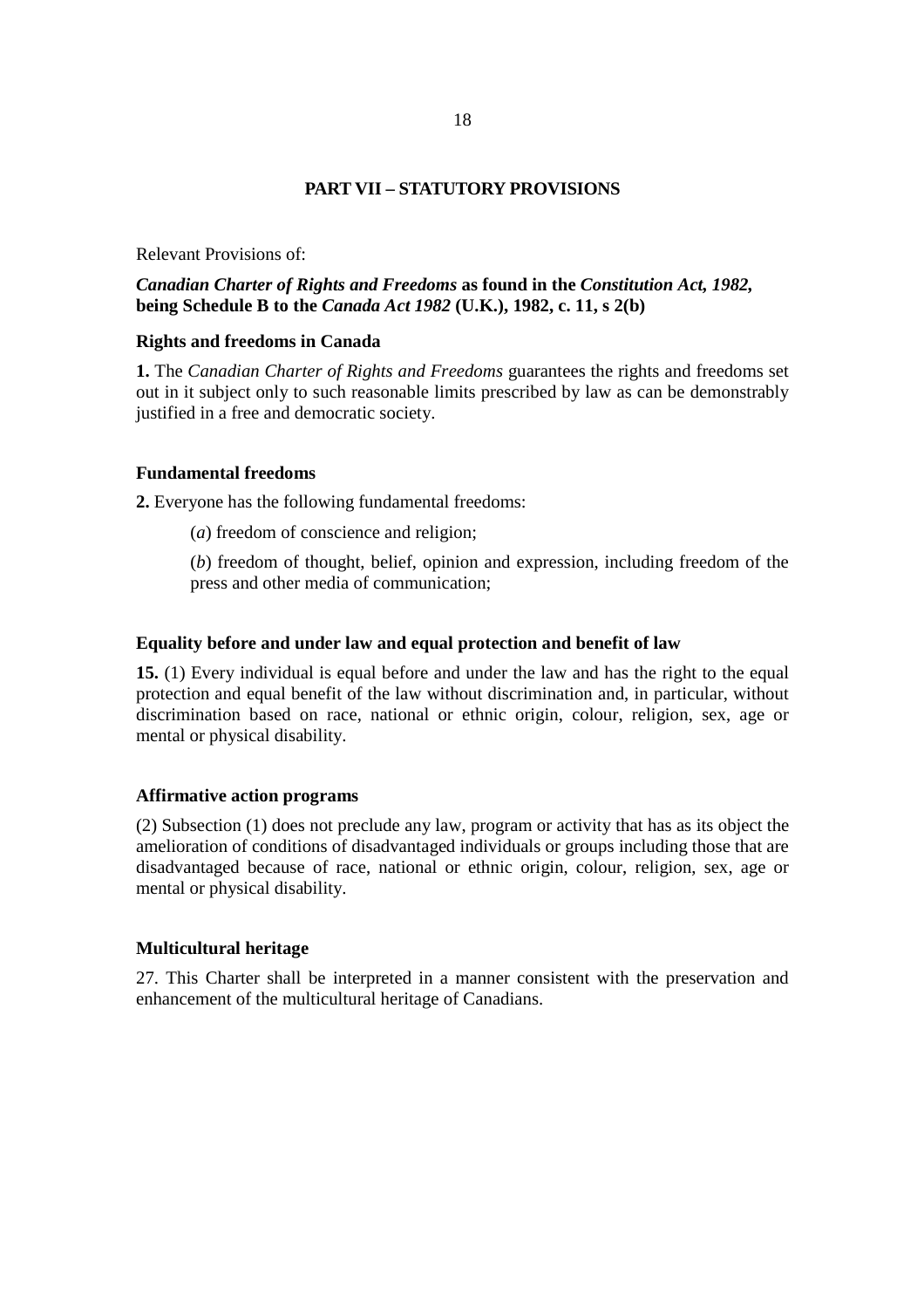# *Charte canadienne des droits et libertés***, Partie I de la Loi Constitutionnelle de 1982**

#### **Droits et libertés au Canada**

**1.** La *Charte canadienne des droits et libertés* garantit les droits et libertés qui y sont énoncés. Ils ne peuvent être restreints que par une règle de droit, dans des limites qui soient raisonnables et dont la justification puisse se démontrer dans le cadre d'une société libre et démocratique.

# **Libertés fondamentales**

**2.** Chacun a les libertés fondamentales suivantes :

- *a)* liberté de conscience et de religion;
- *b)* liberté de pensée, de croyance, d'opinion et d'expression, y compris la liberté de la presse et des autres moyens de communication;

# **Égalité devant la loi, égalité de bénéfice et protection égale de la loi**

**15.** (1) La loi ne fait acception de personne et s'applique également à tous, et tous ont droit à la même protection et au même bénéfice de la loi, indépendamment de toute discrimination, notamment des discriminations fondées sur la race, l'origine nationale ou ethnique, la couleur, la religion, le sexe, l'âge ou les déficiences mentales ou physiques.

#### **Programmes de promotion sociale**

(2) Le paragraphe (1) n'a pas pour effet d'interdire les lois, programmes ou activités destinés à améliorer la situation d'individus ou de groupes défavorisés, notamment du fait de leur race, de leur origine nationale ou ethnique, de leur couleur, de leur religion, de leur sexe, de leur âge ou de leurs déficiences mentales ou physiques.

# **Maintien du patrimoine culturel**

**27.** Toute interprétation de la présente charte doit concorder avec l'objectif de promouvoir le maintien et la valorisation du patrimoine multiculturel des Canadiens.